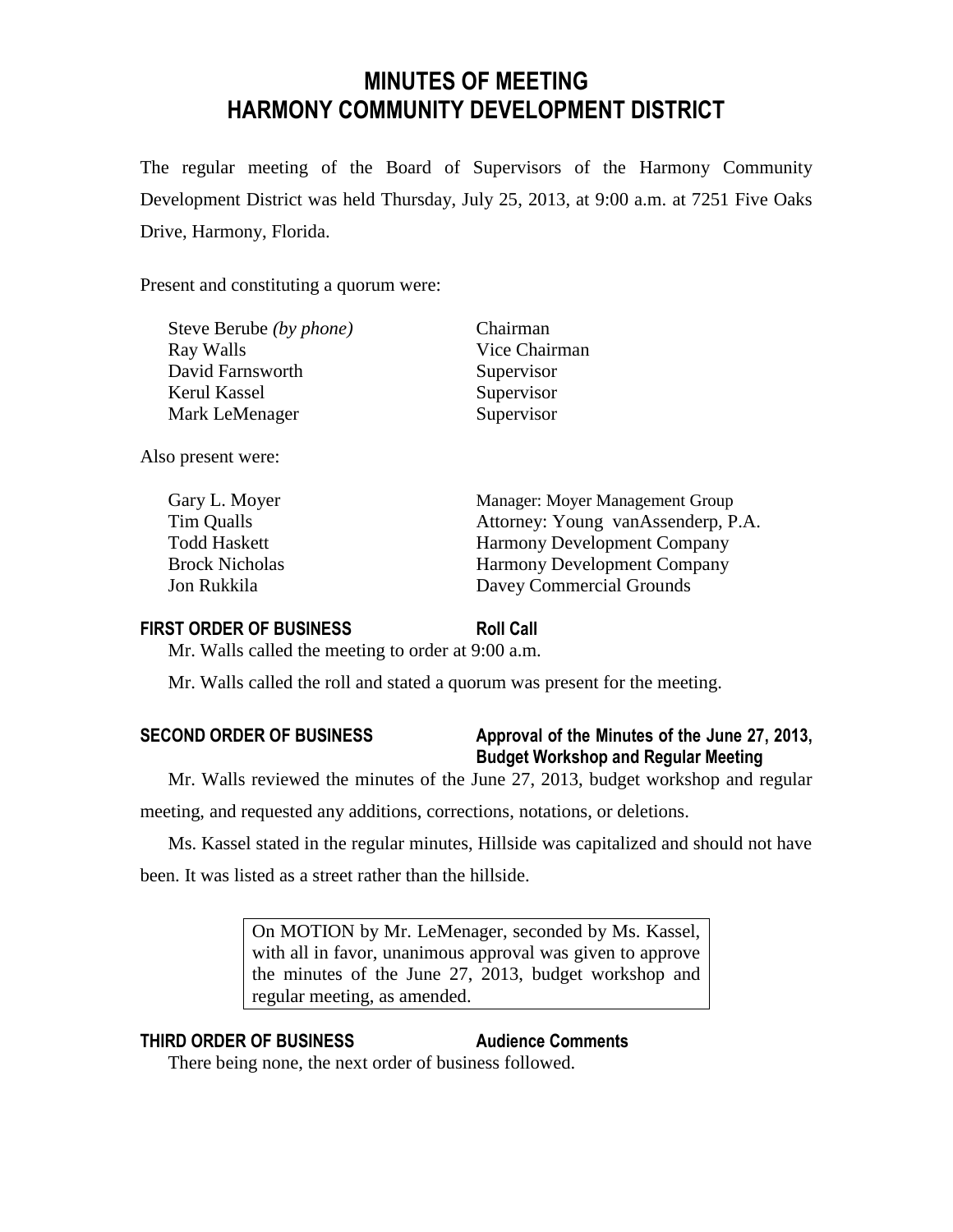#### **FOURTH ORDER OF BUSINESS Subcontractor Reports**

### **A. Aquatic Plant Maintenance – Bio-Tech Consulting**

**i. Monthly Highlight Report**

The monthly aquatic plant maintenance report is contained in the agenda package and is available for public review in the District Office during normal business hours.

### **B. Landscaping – Davey Commercial Grounds Management**

#### **i. Monthly Highlight Report**

Mr. Rukkila reviewed the monthly landscape maintenance report as contained in the agenda package and is available for public review in the District Office during normal business hours.

Mr. Rukkila stated we are up to par on our regular maintenance activities, in spite of the weather. It has been uphill, but my opinion and my impression is that the property has never looked better. We have completed fertilization, and I see the fertilizer is doing its job. It is slow release, so it will only get better. The U.S. 192 berm planting is complete as of yesterday. I feathered some things out, so it looks really nice. We are working very hard to get on schedule with the tree trimming. At the last couple meetings, we were probably at the 50 yard line, and today we are on the 5 yard line, ready to cross the goal line. I am really proud of that. When our one-year anniversary rolls around, I am confident that we will have all of the trees completed that we needed to have done. That is in addition to retouching some trees throughout the property. For instance, on Five Oaks, I lifted sycamores that were hitting people in the face as well as a large oak. I retouched the street where Ms. Kassel lives and Lakeshore Park as well as the west entrance to Five Oaks. We made a tremendous push into the Estates. We are in a really good position as far as the trees are concerned.

Mr. LeMenager stated there is a tree missing at the west entrance. Are we planning on replacing it?

Mr. Rukkila stated yes. I brought in a tree that we planned to put there, but in looking at the overall canopy and spread and caliper of the tree, it was thought best that we wait until we find a better specimen for the west entrance. It is in the works.

Ms. Kassel stated there are two sycamore trees at the beginning of Bluestem Road at Primrose Willow Drive on the south side of the street that look really bad. Apparently they had poor care in the beginning, and they look terrible. One across the street, a couple trees down is also not doing well. These are on side streets, but we have sort of taken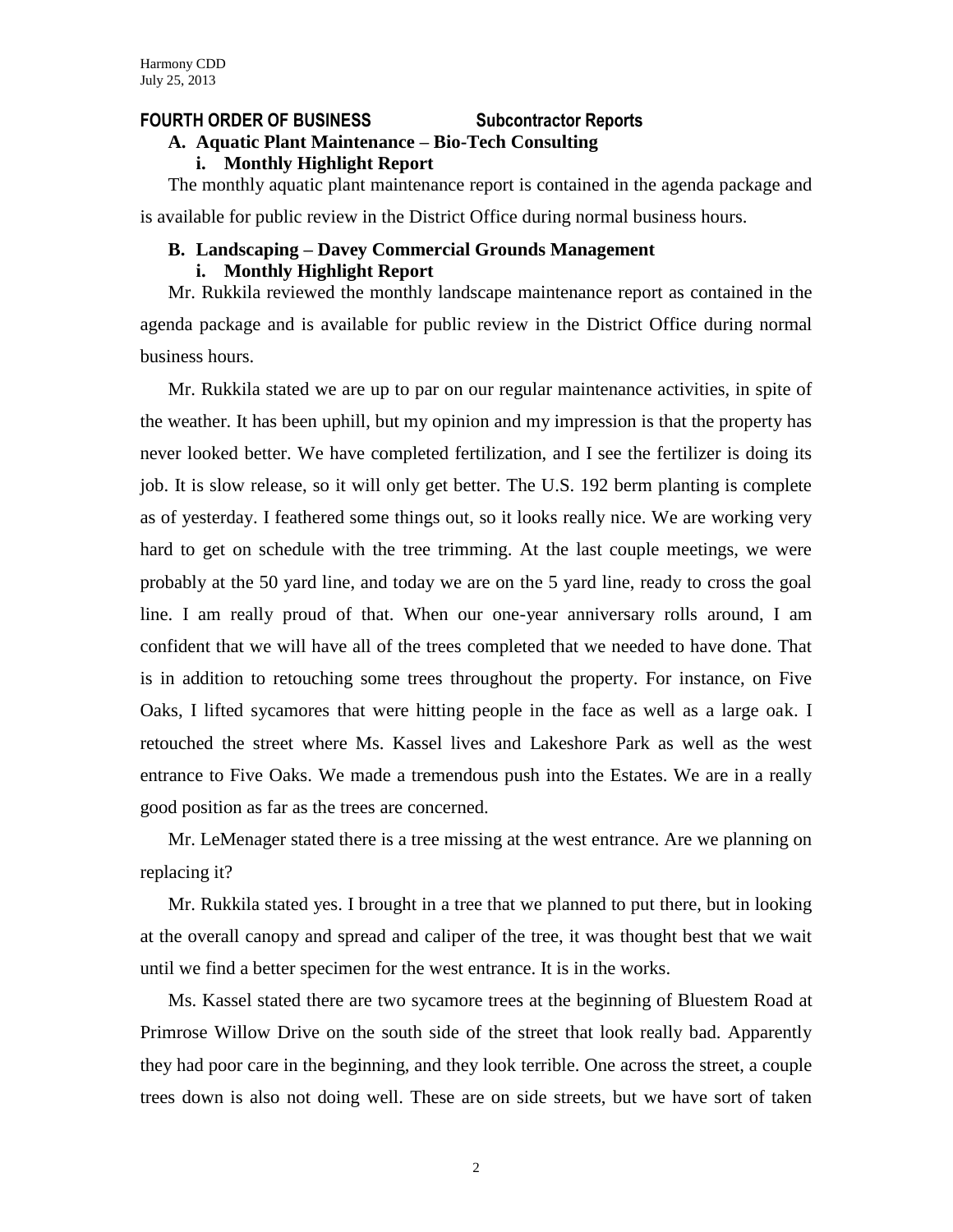responsibility for street trees. I wanted to bring that to Mr. Rukkila's attention and our discussion to figure out what to do, if anything.

Mr. Nicholas asked what do you mean by they are looking bad? Are there shoots coming out of the trunk, or something else?

Ms. Kassel stated they are very small. Their growth is very sparse. One of them has a lot of shoots coming out of the trunk, but almost nothing on the top. They are very small trees, particularly compared to the other trees.

Mr. LeMenager stated I know exactly what trees Ms. Kassel is referencing. I actually trimmed shoots on them once because clearly the home owners had zero interest in taking care of the trees. I do not know what we do. On an interior street, I do not know that we actually need the trees. If they are not going to survive, maybe we should just take them out. I own a property on Primrose Willow Drive that does not have a tree on it anymore. It did once and the tree died, and I never asked anyone to replace it. The property looks just fine.

Mr. Berube stated once we start eliminating trees, that is a course that we may not want to continue.

Mr. LeMenager stated I am just saying to let them die. Do not throw good money after them.

Mr. Berube asked when do we stop? After 10 trees, 50 trees?

Mr. LeMenager stated we do it on a case-by-case basis. That particular location, I do not think the trees add anything because they are on the side of a house, not in front of a house.

Ms. Kassel stated all of those houses have a pretty symmetrical set of trees that are part of the landscaping and are the quality of Harmony.

Mr. Nicholas stated there is a street tree minimum with the County. I do not think Development Review would come back and say there is a tree missing. But we should not also openly abandon the originally approved specimen plan that was approved by the County. Every subdivision has one, and that is how the trees are installed. They are for sidewalks and for pedestrian shade. It does not have anything to do necessarily with the home.

Mr. Walls stated I suggest Mr. Nicholas meet with Mr. Rukkila and see what we can do or if there is anything we need to do.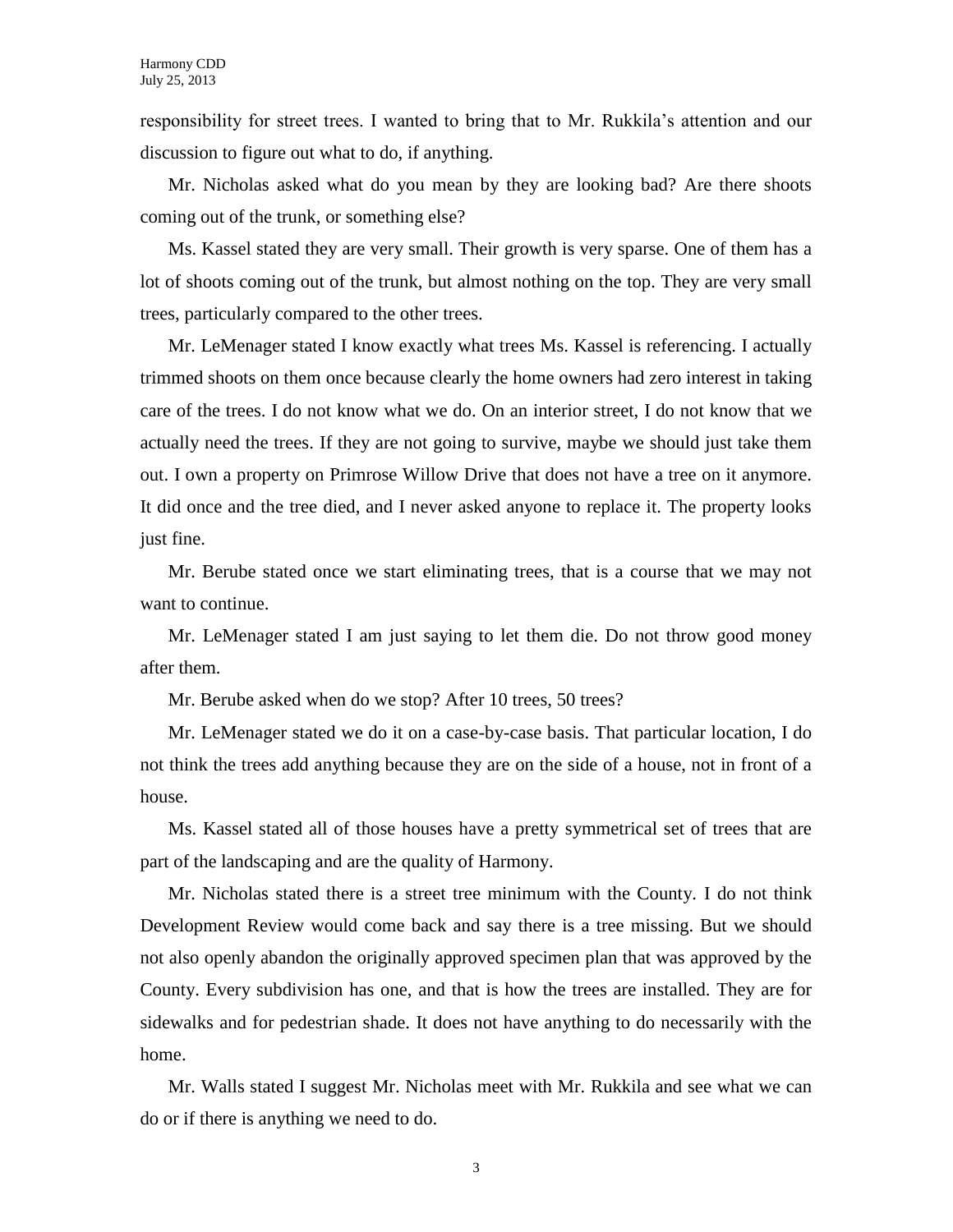Ms. Kassel stated I was not asking for a decision today. I was just going to mention it. Regarding the landscape replacement package that we were given last month, I have been in contact with Mr. Garth Rinard. We are discussing four locations that I have selected to start with. it is just over \$4,000, so I may come back and ask if we have authorization for up to \$4,500. The places I have selected are places that are older landscaped areas in Harmony that also have a larger amount of traffic passing by them. I want to address the interior pocket parks later rather than sooner. I want to start with areas that are older and have had landscape issues for a long time and that have a lot of public viewing of them to get started. Those four locations are the Lakeshore Park turnabout, Dahoon Holly, Beargrass, and the dog park areas. Those four areas total about \$4,300 or \$4,400. I will ask the Board for authorization to expand the previous approval to \$4,500.

Mr. Berube stated I have no objection.

Mr. LeMenager stated it is fine with me.

On MOTION by Mr. LeMenager, seconded by Mr. Farnsworth, with all in favor, unanimous approval was given to increase the not-to-exceed amount for landscape improvements to \$4,500 for four locations, as described.

Ms. Kassel stated I will be working with Mr. Rinard for landscaping materials in those areas.

Mr. LeMenager stated nice job on the trees.

Mr. Farnsworth asked what is a pH adjustment?

Mr. Rukkila stated I am not sure.

Mr. Farnsworth stated it is under a series of places in the highlight report, but one of the places is 4.4.6 for pH adjustment. What are you actually doing?

Ms. Kassel stated probably applying lime.

Mr. Berube stated it is adjusting the acidity or alkalinity of the soil.

Mr. Rukkila stated it might be in conjunction with the application of fertilizer.

Mr. Farnsworth stated it is different from fertilizer.

Ms. Kassel stated it is acidity versus alkalinity. There are areas that are too acidic that need more alkaline.

Mr. Farnsworth stated no one ever comments on doing that.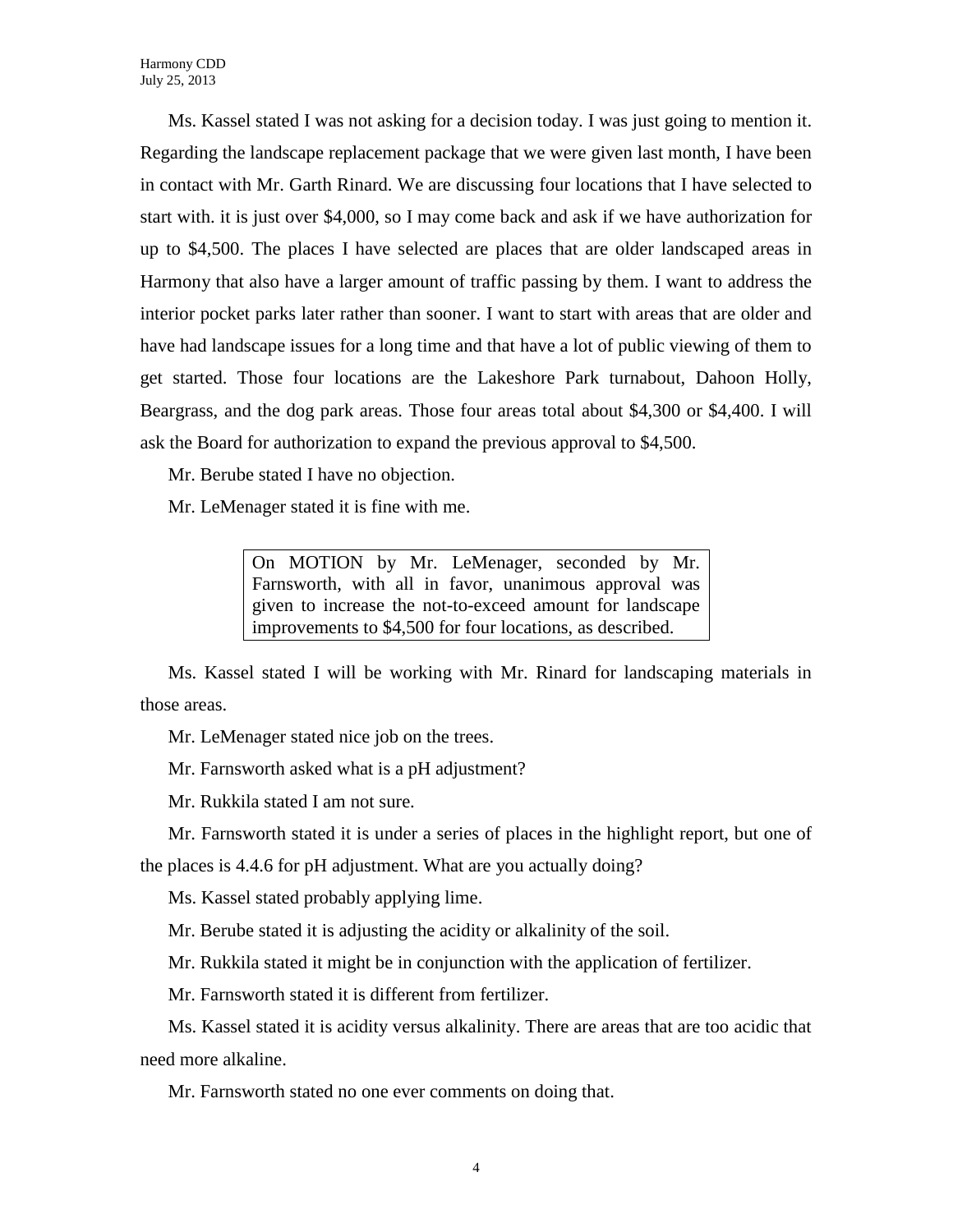Mr. Rukkila stated I reviewed the report. Mr. Rinard had already gone into a meeting and I meant to ask him that question so I could educate myself in case this question came up. I will relay this question to him.

Mr. Farnsworth stated I was just wondering what is being applied or what is being done.

#### **C. Dockmaster/Field Manager**

#### **i. Dock and Maintenance Activities Report**

Mr. Haskett reviewed the monthly field activities report as contained in the agenda package and is available for public review in the District Office during normal business hours.

Mr. Haskett stated the large pontoon boat seals and motor went bad. We have been checking them once a week. There was a lot of fishing line that got caught in it and it had a big hook in it, and rubber seals do not hold up well to hooks. As a precautionary measure, we took it out of service so we can get the seals replaced. We do not believe there was any damage to the motor. Keep in mind the electric motor is in the water right behind the propeller, so that is why those seals are very important. In the past, we have had to replace the motor because the seals were not properly checked. The maintenance activities have been preventing a lot of that. The boat has to go to Advanced Marine because they have to pull off the armature and check it. Those parts have been ordered, and we hope Monday or Tuesday next week, we can get it in there. I have done some research to try to find a different type of electric motor that does not have the motor in the water. That just seems silly to me. There are a couple out there that are true outboard motors, but they are quite expensive. That is probably not an option at this point. We will keep you advised on that. We had a few companies come to the dock this week to look at it for proposals. One is a manufacturer out of Fort Myers, Golden Boat Lifts and Docks, and they have a whole component system that seems interesting. You can bolt pieces and parts together. They are working up a proposal. I also met with Finder Docks and construction, who has done some work in Celebration. They are also preparing a proposal. All of them thus far seem to be recommending aluminum, which I tend to agree with. If we are going to spend the money, we should get something that is going to last. We will see what the numbers are in the proposals.

Mr. LeMenager asked are these the kind where the boats come out of the water?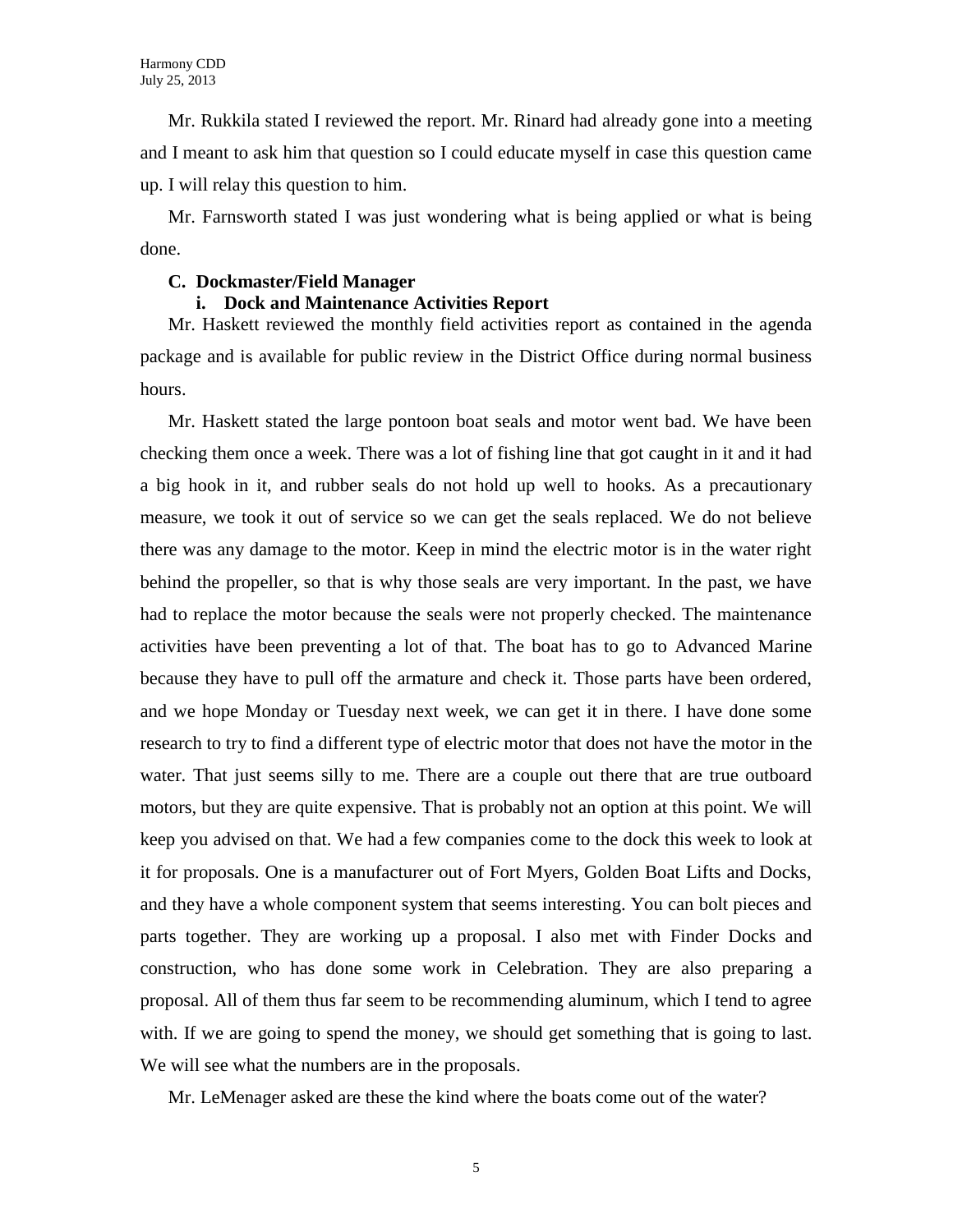Mr. Haskett stated no. Neither company has suggested that yet. Golden is a manufacturer of boat lifts, but they were not really keen on it at that point.

Ms. Kassel asked did they give a reason why?

Mr. Haskett stated they did not.

Mr. Walls stated I do not see that application very often for fresh-water boats. Maybe they do it in some places, but I have not seen it. I see it more in salt-water areas to keep the boats out of the salty water.

Mr. Haskett stated hopefully we will have some numbers shortly and can ask the Dock-Ters to take a second look at it. They provided a proposal initially.

Mr. Berube asked how many responses have we received to the RFP?

Mr. Haskett stated we received a lot of emails and phone calls from companies wanting a bid package. When they found out there was not a bid package, per se, then they do not seem interested. Once we get some ideas on what type of facility we want to install, then we can do a bid package on that and bid it that way.

Mr. Berube stated that makes sense.

Mr. LeMenager asked what was that big irrigation job on Five Oaks across from the dog park?

Mr. Haskett stated that was actually a storm drain where a yard drain connected with the storm drain at the curb. It was just a broken connection where the concrete pipes fit together. It was an old damage probably from when it was installed. We worked on it and replaced some of the concrete and put rebar in it, so it is a good, solid fix that will last. We also inspected the other yard drains that go through there to see if there are any recurring incidents, but we did not find anything.

Mr. Haskett stated other maintenance activities include pressure washing the facilities. We looked over Ashley Park, and I have been communicating with Mr. Berube on what we need to prepare for doing some renovations there. One project is the two pergolas that are there where some trusses or beams need to be replaced and some metal hangers that have rusted. The goal is to start on that work in October when the activity slows down and get everything cleaned up.

#### **ii. Buck Lake Boat Use Report**

Mr. Haskett reviewed the monthly boat report as contained in the agenda package and is available for public review in the District Office during normal business hours.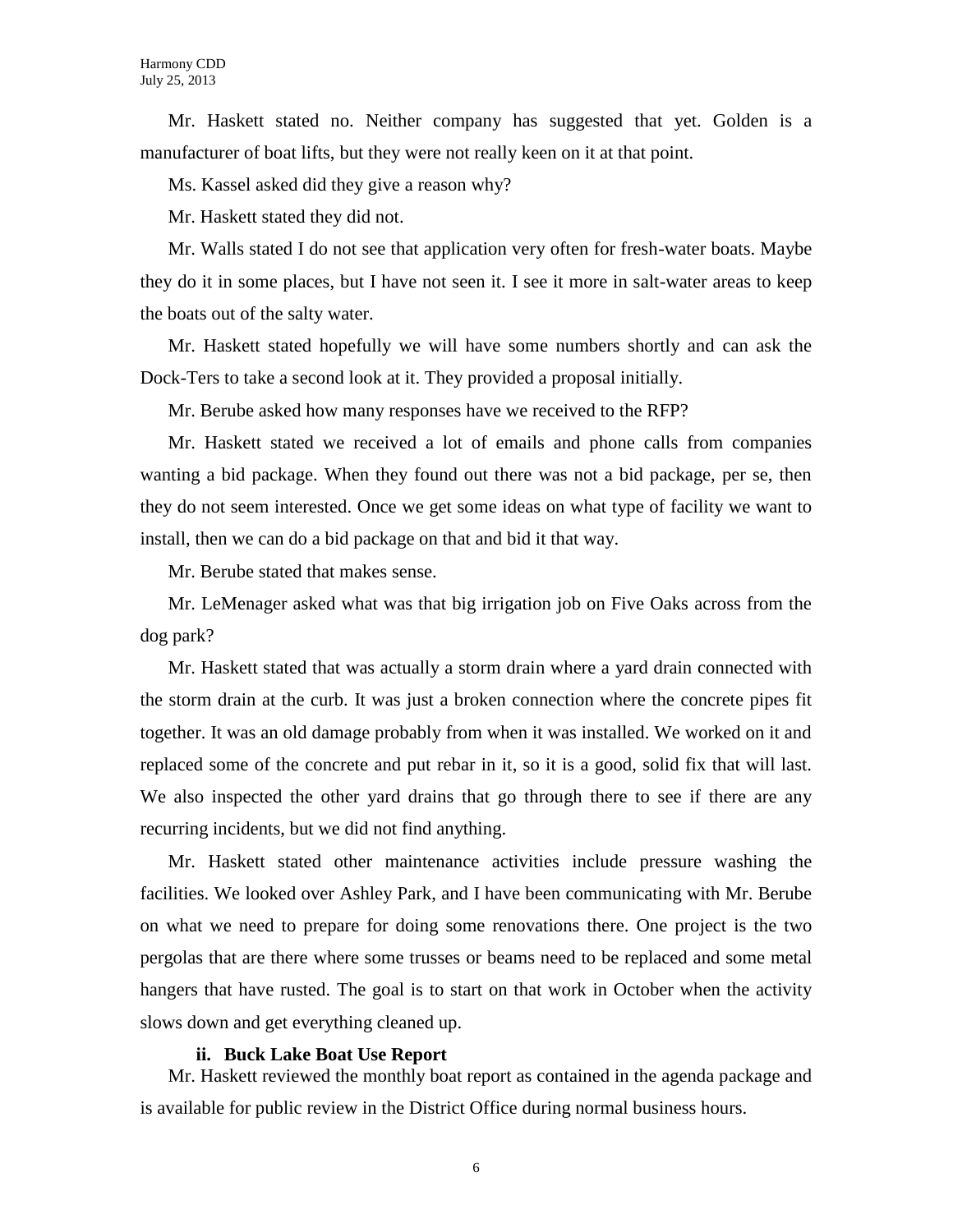#### **iii. Miscellaneous**

Ms. Kassel asked what is happening with the reservation system? What is happening with the pools now that the sheriff has been there?

Mr. Haskett stated I have not had the time to delve into the reservation system lately. I do not want to do something halfway and just throw something at you. I have not contacted them for proposals or anything. That would be due in part to the pool activity and the sheriffs. I reprogrammed all the access controls and locked out certain timeframes because there were a lot of people who were going in after hours. Now we have the ability to see who has tried to get in. I noticed within the same minute of the card trying to get in, there is a call for the gate to open, which means they have jumped the fence and now they are letting their friends in at midnight and 4:00 a.m. I have been going back to the security cameras to see who it is and I am in the process of dealing with that.

Mr. Nicholas asked will the card tell you who it is?

Mr. Haskett stated yes, but that does not really mean you can confirm that person had the card. Sometimes they are lost but that is a good backup. Most of the time, it has been teenagers.

Mr. Walls asked if a card is used to get in after hours, can we just shut it down? If someone had my card, and if you did not look on the camera and see me, I would want you to deactivate my card if someone is using my card after hours.

Mr. Haskett stated we already did that.

Mr. Walls stated if it happens one time, deactivate the card. They can come in and explain what happened.

Mr. Haskett stated I subscribe to the same theory.

Mr. Berube stated I agree. One time, and you are done.

Mr. Nicholas stated we had the deputies in for four weeks, as discussed at the last meeting, and the half-share cost was about \$1,000. We did not receive much feedback from the deputies in terms of something being really bad or there being a lot of criminal activity. It was really mellow. They were asking questions and checking cards of people who were there. Some were frustrated with it and others appreciate it. We did not necessarily stumble onto anything that would back up the reports we heard in the last meeting, saying this was widespread and a really big problem. The schedule was over four weekends. We can continue to do this, or not. Perhaps we should select a couple holiday weekends a year and have surprise checks instead of an ongoing commitment.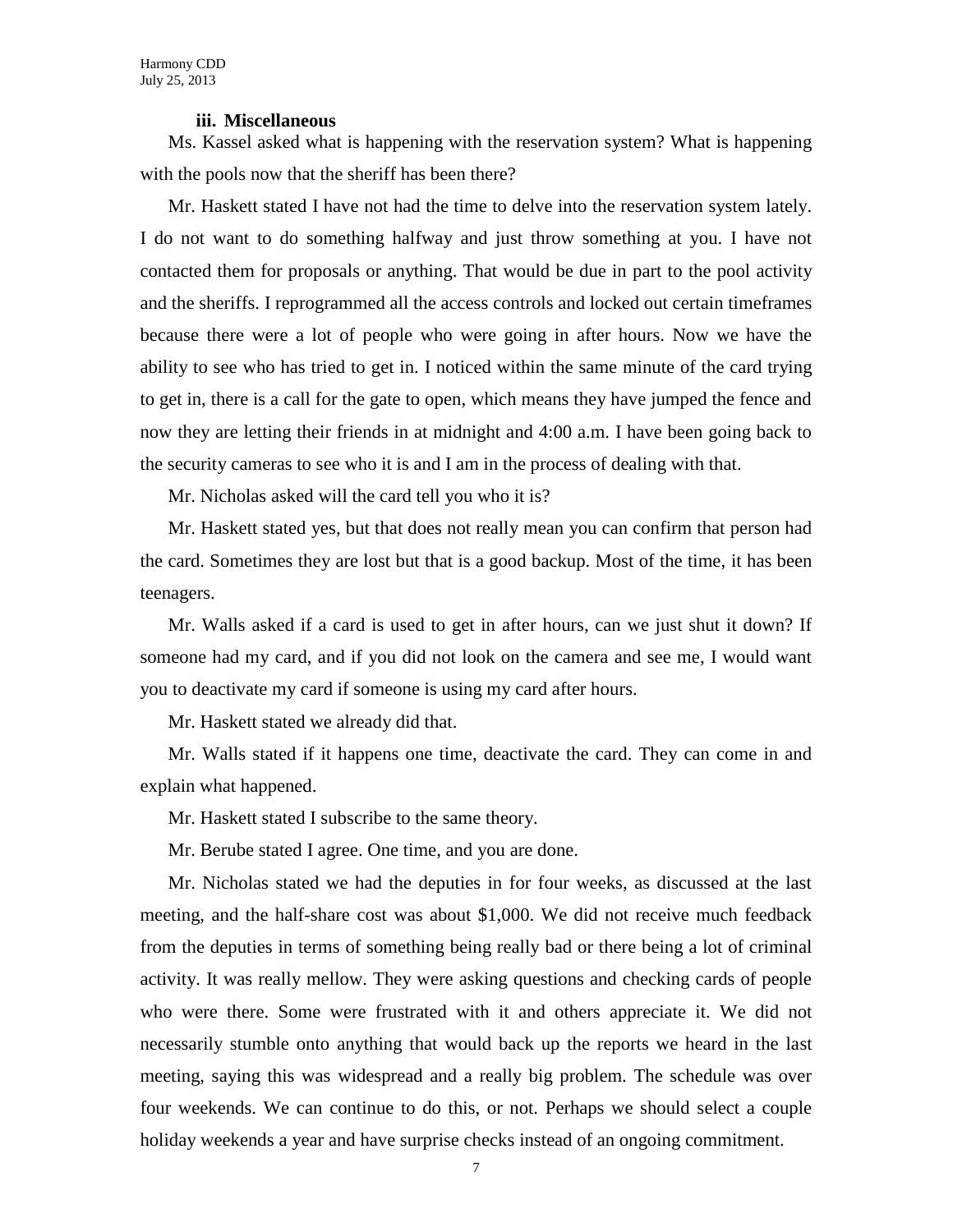Mr. LeMenager stated I think the element of surprise is a good way to go. I am guessing what happened is word got out.

Mr. Farnsworth stated I agree.

Mr. LeMenager stated I think that was our intent, anyway. From the feedback we received, there were people who had cards but were just letting in a lot of people, which was causing the problem. Perhaps those people recognized it. From what Mr. Haskett said, it sounds like there are still people who are trying to get in during the overnight hours.

Mr. Haskett stated I am not sure how we control that. Staff has been doing a good job since I asked them to circle through and walk around when they are in the area. That has slowed some activity down during the week. Some people leave when they see the staff walk through, so that is helpful. They have run a few people off that we know have jumped the gates because when asked for a card, they cannot produce one. Staff politely tells them how they should obtain a card and monitors that.

Mr. Berube stated my wife and I were at the Swim Club last week, and five teenaged girls showed up. One of them went right over the fence at the low area near the bushes. My wife spoke right up and asked where her card was, and the girl said she forgot it at home. What she did was jump over the short piece of fence and pushed the button to let her four friends in. That is the second time I have seen that happen in recent months. People are doing it even during the daytime. Interestingly, when they left, they got in a car, went out Harmony Square and right out to U.S. 192 and turned left. It is not hard to figure out that they were not residents. I think we need to increase the fence height or bushes in a couple areas that are suspect. I emailed this suggestion to Mr. Haskett a week or so ago.

Mr. Haskett stated yes, I looked into it. There is the shorter fence around the wading pool still. There is a lot of landscape there, so I think we could get by with more thorny bushes in a select few areas. That should help curb that activity a little more.

Mr. Berube stated the six-foot fence is a little daunting to go over, but the four-foot fence is easy for kids to go over with no problems. I watched it happen a couple times, so that might be part of the problem, as well. It is not a big deal, but it is still going on.

Mr. Haskett stated the Board approved a proposal from Insight Irrigation last month to make the weather station wireless so we can get rid of the two phone lines. That was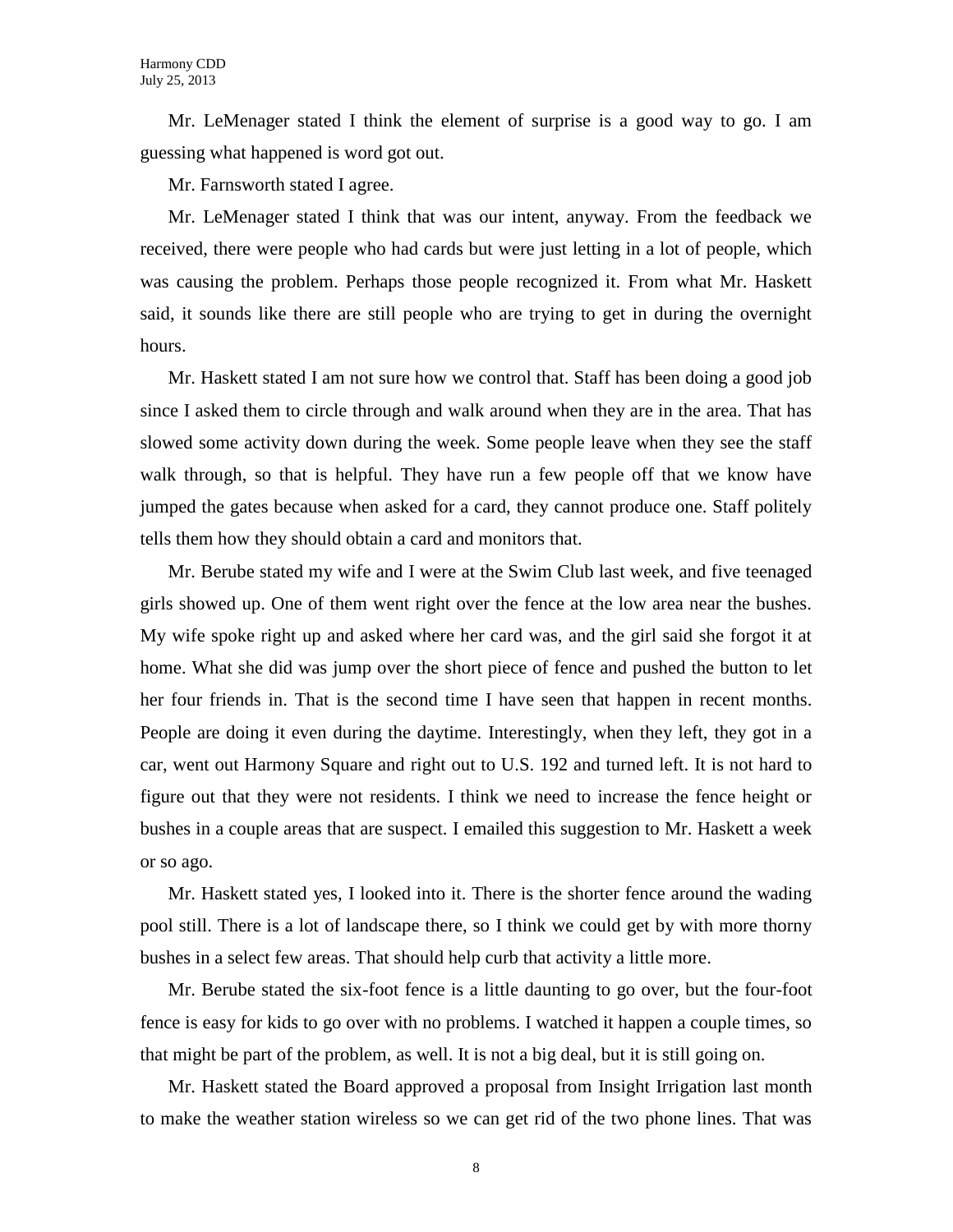accomplished two days ago. We are going to test it for the next week to make sure it operates properly, and then we will get those two phone lines canceled. Everything went as planned, and it is throwing out a good wireless signal. It is communicating well so far.

Mr. Walls stated I sent an email to Mr. Haskett regarding sidewalks. A resident contacted me about people tripping in front of her house. I know we marked the areas of the sidewalk where the area is raised. I wanted to see where we can go to get that fixed and what kind of plan we should put in place.

Mr. Haskett stated we had a sidewalk deficiency report done in 2008, which I generally update and monitor. I have areas marked on Beargrass, Buttonbush, Brackenfern, and similar areas. I received a quote for removal and replacement as well as grinding the roots that are there. I have talked with Davey about a different idea. I am concerned about grinding some substantial roots. There are some studies that have shown if you dig the dirt down, put in gravel, put down a fabric, and then put down the concrete, that forces the roots down instead of coming up to the concrete surface. Roots do not grow in airspace where the gravel is. I would like to replace some of these and experiment with it to see if it will cure it. Experience has shown that we can replace the sidewalks and grind the roots, and within five or ten years, we have the same issue in that area again. We are putting a band-aid on it. There are other areas that have bubbled from weather, moisture, and so forth, not necessarily from tree roots, where we can do a straightforward replacement. I have some pricing. I am not happy with one square-foot price, so I am contacting another concrete company. I would like to see it done, especially on Beargrass, before school starts, so within the next few weeks we need to do that work.

Mr. LeMenager asked are there any other materials we can use besides concrete?

Mr. Haskett stated there are pavers. I have done a lot of research from other cities, including New York and others up north. They all seem like good ideas, but they all have costs associated with them.

Mr. LeMenager stated it is going to be ongoing. I think Mr. Moyer has told us that Celebration has full-time employees who do nothing but sidewalks. This is a design flaw of traditional neighborhood developments. It is a design flaw of new urbanism, which goes back to when they designed it, of putting trees in too narrow a space. Every place in America that is New Urbanism, as we are, has the exact same problem. If we just keep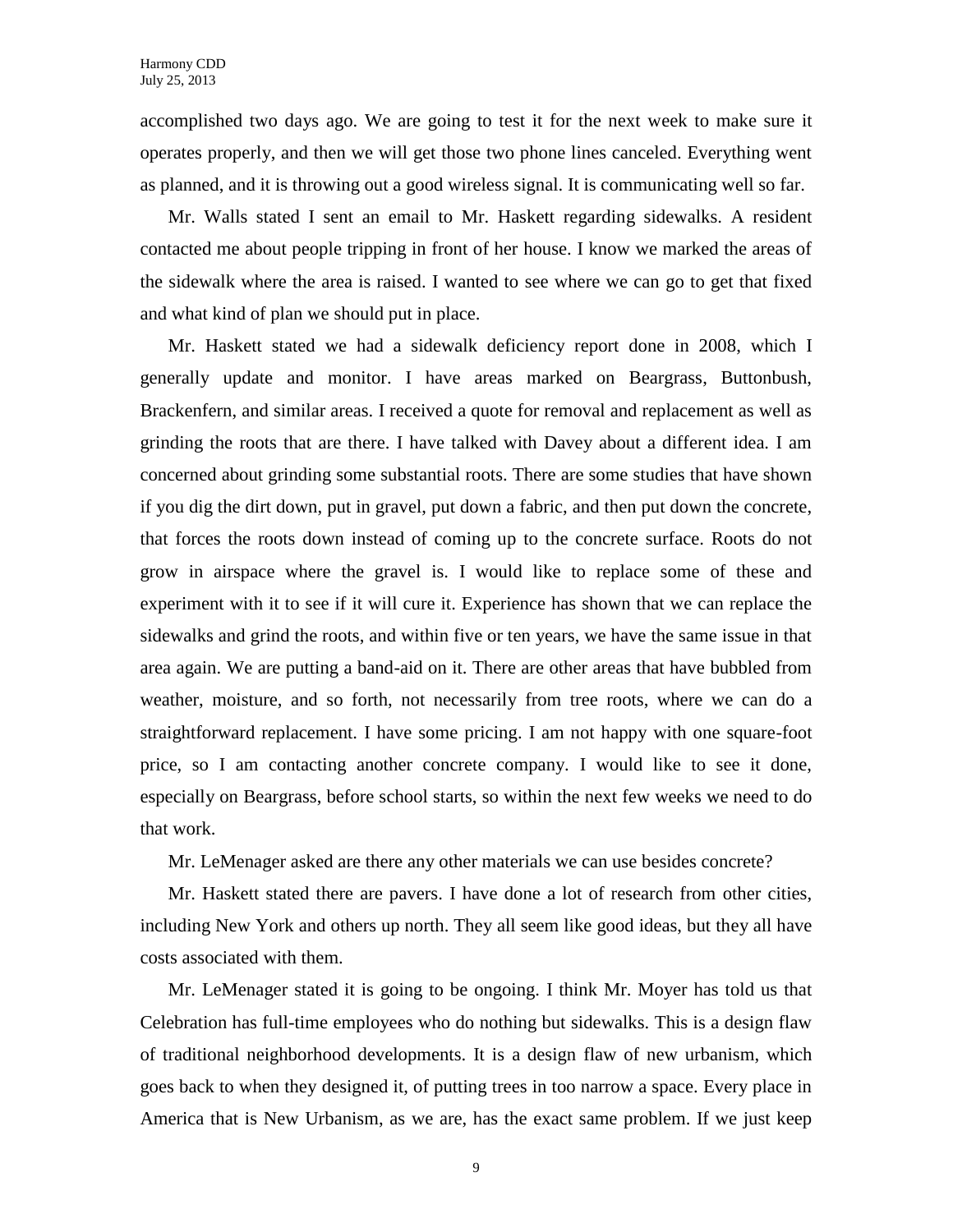putting down concrete, we are not going to solve the problem. We are just going to replace it every x number of years.

Mr. Farnsworth stated it sounds like Mr. Haskett's suggestion of putting in a layer underneath just might work, something like that.

Mr. LeMenager stated I am saying we do need to think differently. It is just not enough to grind or replace panels.

Mr. Farnsworth stated we can try to make it better than it was.

Mr. Berube stated no matter what durable surface you put down, you are going to have the problem with the tree roots coming up. Any fix you do to already-damaged sidewalks may or may not work. The problem is we are going to have tree roots protruding wherever there are trees. That is a given. Rather than paying an outside company to come in and put these things together and pay their mark-ups and work on their schedule, I would rather expand our ability to do this in-house. We have three staff members, and I know they are busy with other things. But I would rather see us address this as an in-house matter. I think we can do it, and we have direct control over it. Eventually we will be big enough, like Celebration, where we will want to do more inhouse. I think we should address that now.

Mr. LeMenager stated I am not sure. Celebration is much bigger, and even at build out, Celebration will still be much bigger than we are.

Mr. Berube stated I am not arguing that, and we probably do not need a full crew. Maybe our staff can fit it in now, and maybe they cannot. Maybe we need to expand to another person. We included half a person in the budget. I think it is something we ought to consider to continue expanding our in-house ability to do these types of things. It is going to be here forever, so why continue to patch it with outside contractors, like we have in the past?

Mr. Walls stated we have some areas that are pretty bad right now, and there will be a learning curve and time needed to mobilize if we are going to do this in-house. For now, my preference would be to get the job done, however we do it, with or without a contractor. Then we can consider a long-term plan going forward as to how we will address these things.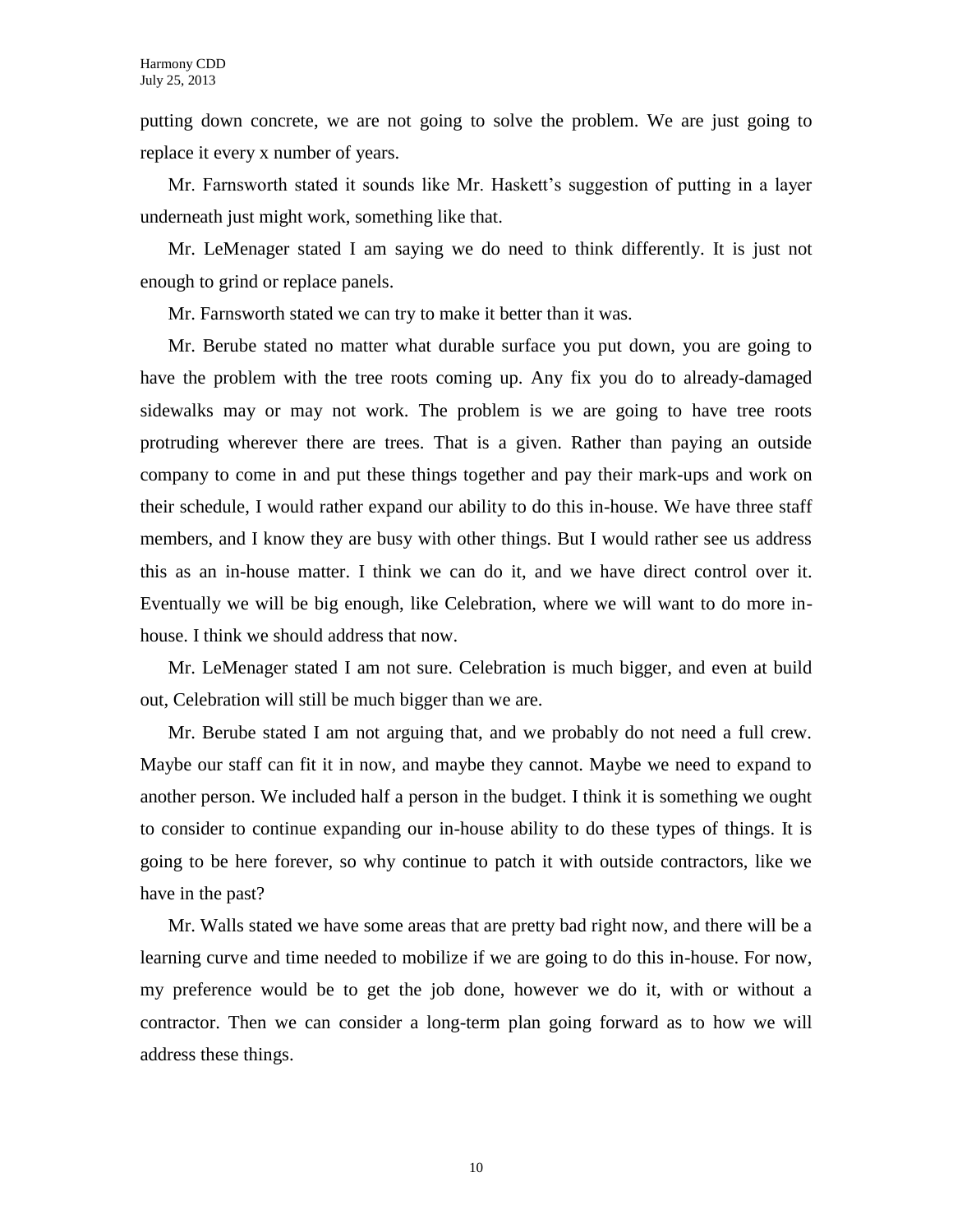Ms. Kassel stated I agree with Mr. Walls. I think we need to deal with what has been percolating for some time, while we are also looking forward to see how we are going to deal with this over the long-term.

Mr. LeMenager stated I am in agreement on making sure we take care of them before school starts. It is one thing to tell an adult it is painted bright red and you should notice this, but kids are kids.

Mr. Berube stated one panel in front of my house is up 2.5 inches, and people trip on it all the time. We have ground it once, and it has come up even farther since the grinding. I agree that it is a trip hazard, but it is something we have looked at over the years and something we have never gotten a handle on. It will stay on the drawing board no matter how we move forward.

Mr. Haskett stated we can proceed with an outside source, but it needs to be a better per-square-foot price. As smaller areas come up that staff can handle, we can address those. In the meantime, we can certainly look at that.

Ms. Kassel asked what about the idea of experimenting with putting something underneath the concrete?

Mr. Haskett stated we will try to find areas where the roots would be detrimental to cut. There are a couple areas that we can use as test areas and track it and make sure it is cost effective, versus replacing trees or something else.

Mr. Walls stated I had a question about inventory and how we track our equipment and things like the vehicles and our tablets. Every month I see we are purchasing tools and various things. I want to be sure we have some kind of tracking mechanism and inventory in place so we know who has what and when they have it. Working in government, I have seen some bad audit findings come back where you bought all of these things and now we cannot find any of them, and no one knows where they are. There may be perfectly good explanations of where they are, but no one can provide them with any proof. I want to be sure, as we move forward in building inventories of equipment and things, that we have something in place to be able to track those things.

Mr. Farnsworth asked does it exist? Or is this something that needs to be added?

Mr. Haskett stated the way I track it as part of my duties is to photograph all of our equipment. I have spreadsheets with model numbers and VIN numbers and serial numbers. Smaller tools do not have numbers, so I take photographs of them. There is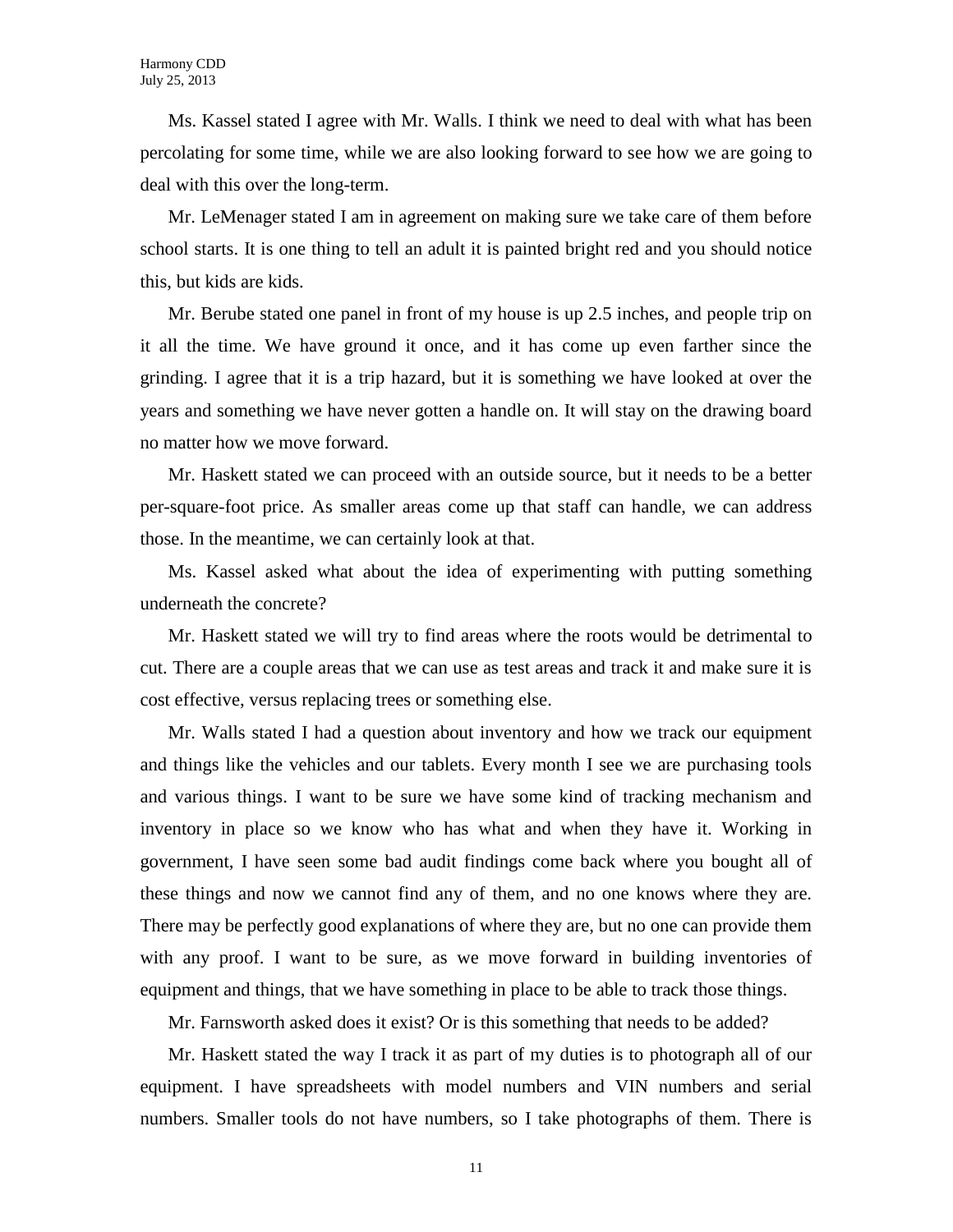really no tracking numbers or devices like some governments will affix stickers on equipment or RFIDs. If you want to get that in-depth, I would not ask us to do that. I would think the District would want to audit that equipment. It is not that we cannot be trusted, but it would be a checks and balance for the District to do it.

Mr. Walls stated this is not something we need to hash out today. I just want us to think about it. maybe there is an easy system we can come up with, and maybe once or twice a year we do an inventory.

Mr. LeMenager stated I would think Severn Trent has some responsibility in that.

Mr. Moyer stated we do have an inventory tracking system. The issue is at what dollar level do you stop an inventory tracking system. The Board just needs to think about that. I think we have it set at \$5,000, which is a fairly large number. If the Board wants to reduce that number, we can certainly do that. We went through this years ago, so I have first-hand knowledge of it, where we were putting tags on things that cost \$50, and it got to be ridiculous. It does not make sense when you get to that level. If you want to set a limit of \$500, that probably does make some sense to tag \$500 items.

Mr. Walls stated that is where I am going. We purchased some expensive tools and equipment. I think it would be prudent to have an inventory of that.

#### **FIFTH ORDER OF BUSINESS Developer's Report**

Mr. Nicholas stated regarding the scheduling of deputies going forward, we will schedule some random times throughout the year and consider that to be part of our shared cost. You will not know when it will be but you will just see a deputy there. The cost has been pretty minor. We could look at four or five times a year or something to that effect.

Mr. Walls stated I think we can have the staff go by pretty frequently as they drive by and check it out and see if everything looks good. I am fine in giving staff the authority to ask people for their access card.

Mr. Berube stated I agree.

Mr. Walls stated if someone gives them any problems, then they call the sheriff.

Mr. Haskett stated those are their instructions: do not be confrontational.

Mr. Berube stated the more often they do that, the better.

Mr. Nicholas stated in theory, that works. You have human beings, and we have gone through this before. There will be peaks and valleys on how this is working, from going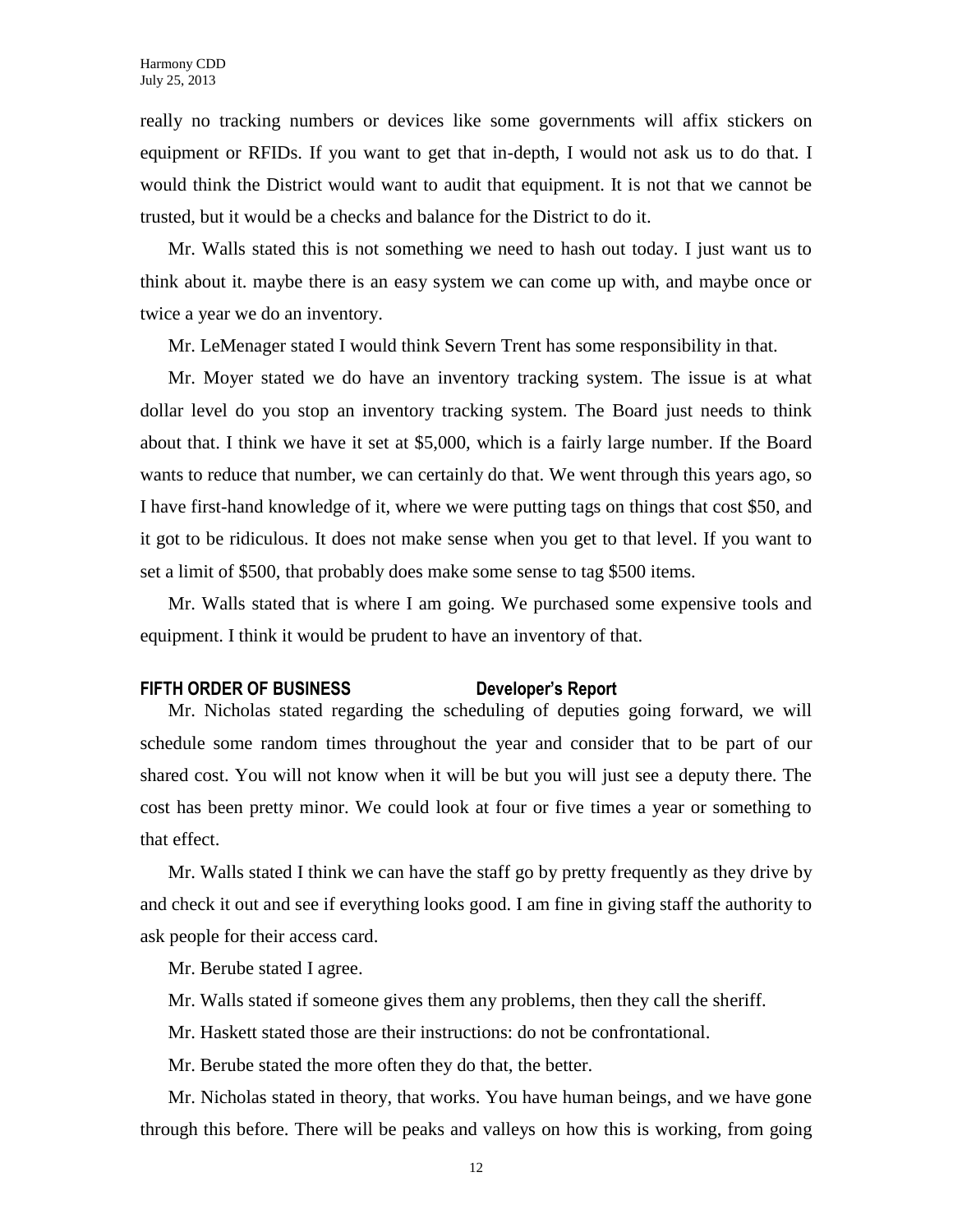really well to being tragic. That will occur over the life of this project. We do not hire for customer service. These are skilled, technical field personnel. I am not saying they cannot handle it. They have good personalities, but they are not classically trained to handle that interaction. Be prepared for comments if one of those goes the wrong way.

Mr. Berube stated I think any negative comments will be minimal. I think the positive benefits should outweigh any negative comments we receive. People complain about everything, including the signs that just went up on the poles. We will receive negative comments.

Mr. Nicholas stated I understand. I think the big picture is generally we want them to grind sidewalks and pour concrete and do major drainage repairs as well as customer service. Generally someone is good at a lot of things and not good at any one thing. Over time, we just have to watch that.

Mr. Berube stated that is fine.

Mr. Walls stated I asked a question last month when Mr. Nicholas talked about refinancing our capital piece that we pay to OUC at a better rate. I would like to know where that is going or if it is going.

Mr. Nicholas stated I engaged with OUC a few months ago in anticipation about the discussion for new neighborhoods coming online and how to, slowly over time, step down the cost obligations. I reviewed all the agreements and understand them a little better now. We are starting to get some ideas back and forth with OUC as to what might be possible. I think we are a long way from me describing a scenario and all the decisions that we need to make. It might be another month or two before I am confident in doing that. I am also talking with some lenders about the possibility of pulling that capital portion out and financing it outside of OUC. There are things in place about having a major utility finance your capital. They have rules that they cannot go over certain capital return ratios, and that is managed by the PSC at the State level. They are not incredibly flexible on terms, but they are being flexible about what options we would have. Mr. Moyer has some experience as to the situation in Celebration, which is slightly different. The thing to remember about how these are installed is, they will always remain a part of OUC's distribution network. Whether we pay them off now or over time, they will not be the property of the CDD, which I do not think is a bad thing. We are refunding their costs for having to buy the pole and install it, but they are directly connected to the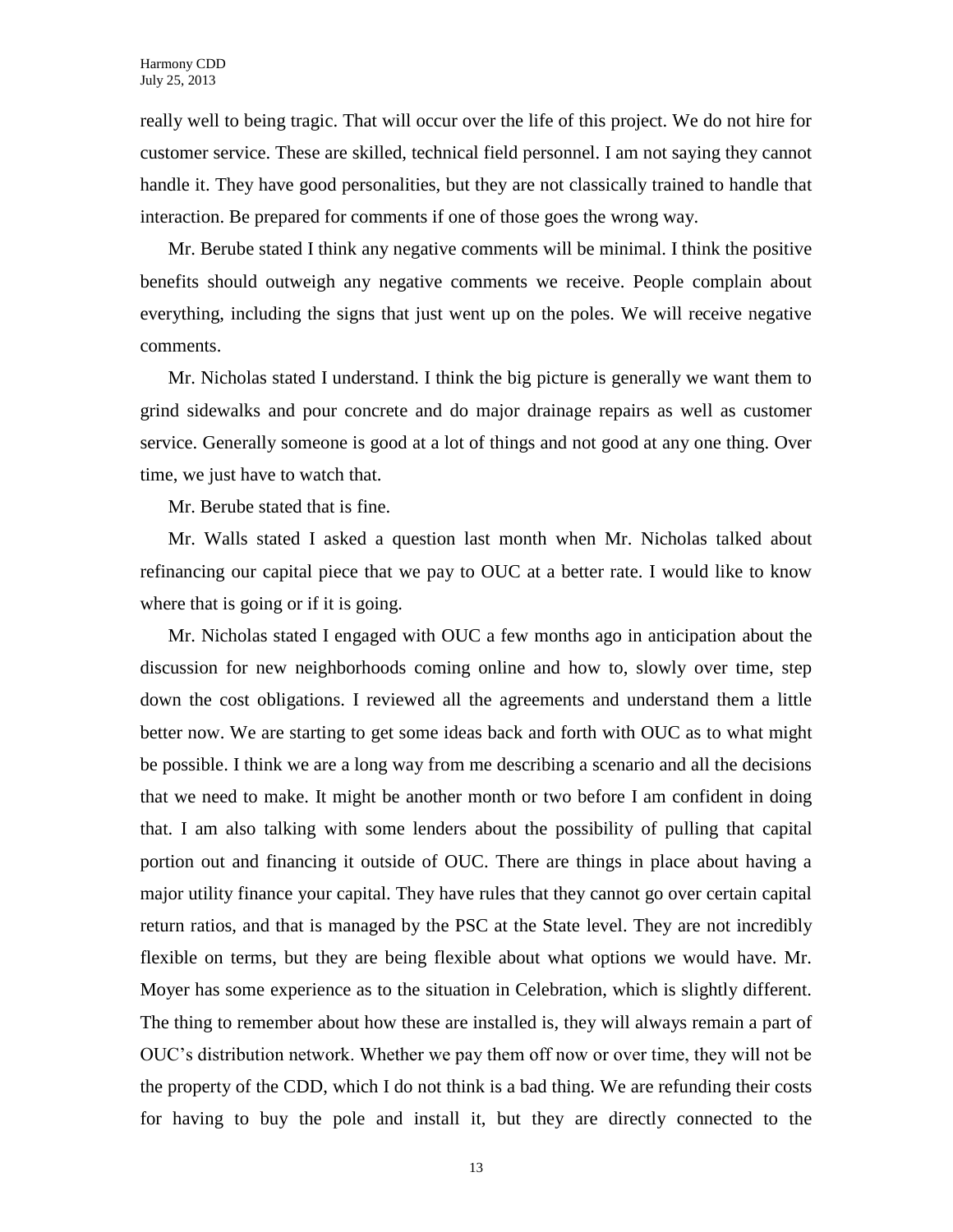transformer. There is a flat energy fee since they are not metered. There are things in the ground that you cannot undo about the way they are connected. Having said that, the two pieces I think we will need to discuss making decisions on are, (1) how we pay for that capital over time, and (2) whether or not the CDD wants to bear the risk of the maintenance obligation on the lights. Those are two very significant numbers and there is a very wide range of possible costs depending on what we decide to do. I am trying to get 100% of the options on the table from OUC and find out what they can do for us. We know for sure that initially, having gone through this with OUC, that the effect of adding the 37 light poles in the new neighborhood is nearly offset by what they have offered to give back in terms of credit on the monthly maintenance. Just going to them and telling them we are interested in looking at this and we need to analyze it has already yielded some good financial results for the CDD. But that is a small thing. Mr. Moyer informed me that Celebration has a similar setup: they have a flat energy charge. They are also responsible for their own maintenance. In the seven years or so that I have been in Harmony, we have replaced ten poles due to car accident or storm. Poles cost about \$4,500 each, so that is \$45,000 for those ten poles. Currently, the District is paying about \$5,000 or \$6,000 per month in maintenance charges, which is an insurance policy against any of those events happening. I want to put together a scenario describing our responsibilities for maintenance and how many poles would have to break and how many light bulbs would have to go out for that to be a bad idea.

Mr. LeMenager stated it would take just one hurricane.

Mr. Nicholas stated my sense is that you are paying this as insurance, and it is nice, but there is no obligation and no exposure. At the same time, in the seven years I have been here, we have seen about ten poles go down, which is \$45,000, and you are paying that in about nine months right now. There are standards as to how these are installed, and they will go down during storms. But there is a trade-off. I am hopeful that in the next couple months, I will be able to show you the trade-off. The challenge with pulling the capital out and going with traditional bank financing is OUC will always be the owner of that pole. If I go to Lender A and say I need \$2 million private placement money, we have AAA credit in a CDD, and we want to finance these over ten years at 7%, I think everything is good until they need to collateralize that debt obligation, and there is nothing to collateralize. They do not want the poles, even if we could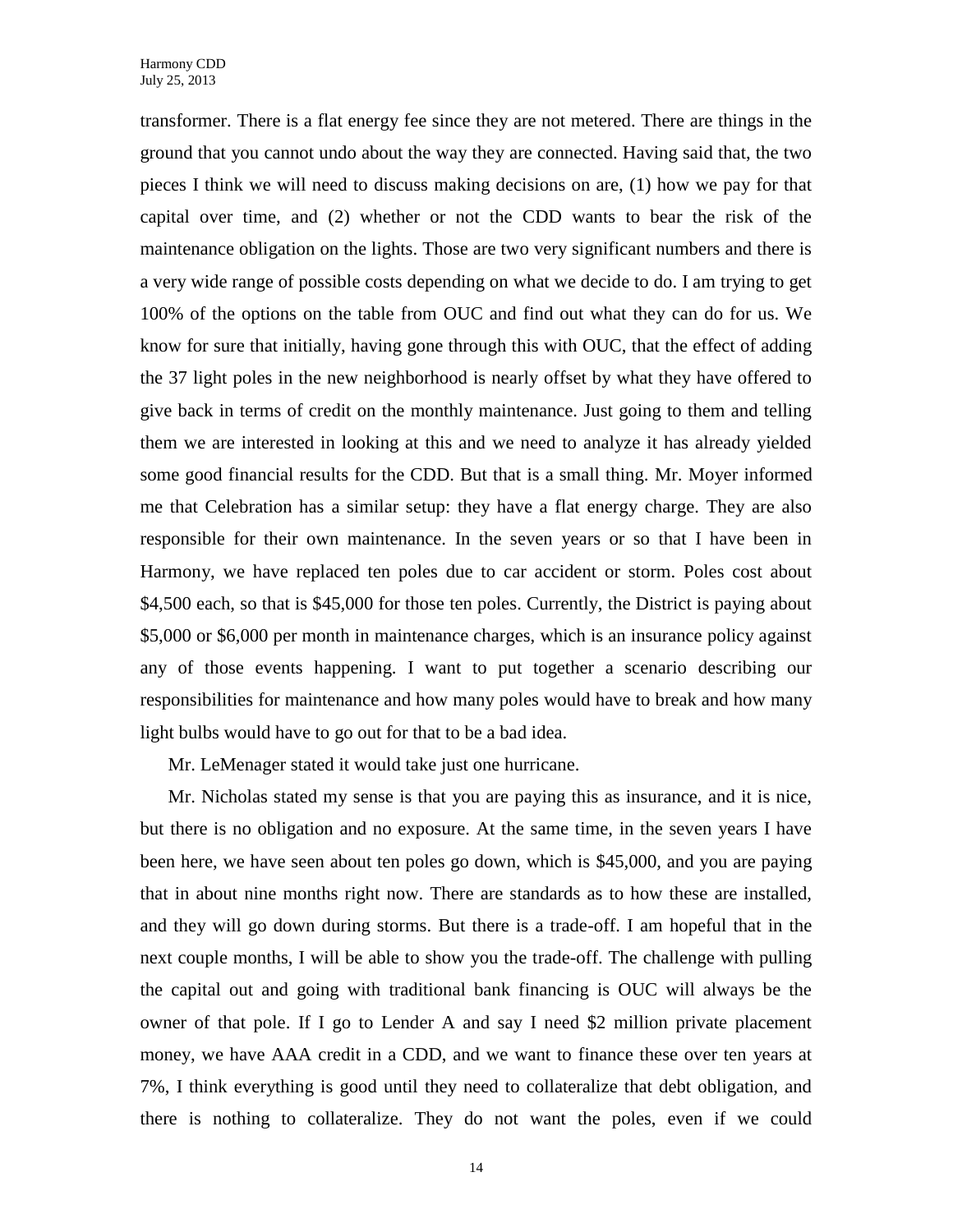collateralize them, and OUC owns them. I think the creativity will come on the part of the outside lender, if there is one. That might be to take a portion of the available reserve funds and saying we are going to guarantee the first \$250,000 in losses on this debt with some of the reserve fund. I think there is going to need to be something creative if we take this outside of OUC. The benefit of going to OUC is they will underwrite the risk because they installed it and they carry it and they own it. At the same time, there are other things, such as the phase I roadway. There are 80 poles going east on Five Oaks. I do not know how everyone feels about it from a safety standpoint, but 50 of those poles represent 7% or 8% of your total energy bill per month. If we did a deal with OUC where we shut them off or a portion of them for a certain period of time, we would see the 8% reduction immediately. If we took maintenance in-house, you would see the \$6,000 monthly reduction immediately. If we pulled the capital out and financed it ourselves, we would see \$3,000 or \$4,000 a month in savings. These options are not without their individual risks, but there are options. I am not ready to present them, but I can tell you that we are actively engaged with OUC. We met with the CFO and his staff. We are getting the list of what they know, what they do and how it happens elsewhere. We are learning about the barriers in doing a deal with them and also what possibilities might break it apart.

Mr. Walls stated that is what I was wondering by way of an update. In Celebration, if they are responsible for maintenance, is that an insurable cost for them? If a pole goes down or a hurricane comes through and 20 poles go down, can they insure that? I know insurance costs might go up when you add all the poles.

Mr. Moyer stated I will check to see if their light poles are insured. We have literally thousands of poles in Celebration. I think we have 4,000 street lights.

Mr. Walls stated I was curious because I asked Mr. Moyer about their costs, which is less than half of ours. I guess it is because they do not have a capital component in there and they are not including maintenance in the cost.

Mr. Moyer stated that is correct.

Mr. Walls stated I was curious how they did it in Celebration and had such a low cost for such a big community.

Mr. Moyer stated Mr. LeMenager and Ms. Kassel will remember that Celebration has evolved, just as Harmony will evolve with the growth of population. What we did in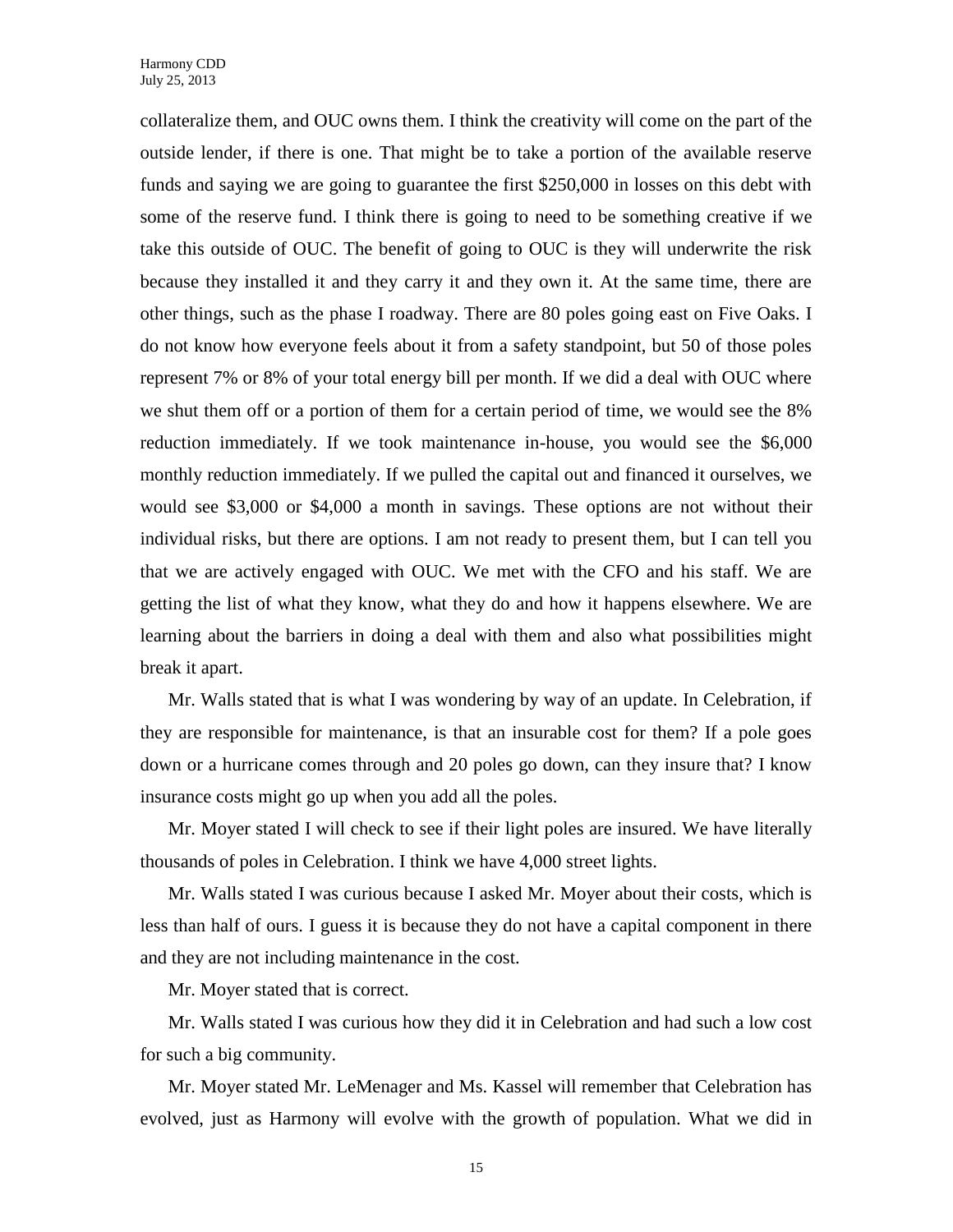Celebration was we needed workers but we targeted them based on who had some level of expertise in something. One of our hires was an electrician who does more than electrician work. Once we had the talent, now we maintain those poles, we replace the lights and the ballasts, we paint the green heads and the top of the street light poles. In the original purchase when Celebration bought the poles, we bought extra poles, so we have an inventory of poles that have already been paid for many years ago, all the way back to 1994, depending on your village. That is how all of that urns in Celebration. As the community grows, you will change your approach on what you need and who you need to hire. You will look at things, just like we are doing now with these street lights. We contracted out sidewalks for years, so you are not doing anything different than Celebration. But it got to a point where personnel costs and the materials were less than contracting out the replacement. Initially, that does not make a lot of sense. You need to contract until you get to that critical mass, and then you hire around the critical mass.

Mr. Walls stated I appreciate the update.

### **SIXTH ORDER OF BUSINESS District Manager's Report**

#### **A. Financial Statements**

Mr. Moyer reviewed the financial statements as included in the agenda package and available for public review in the District Office during normal business hours.

Mr. Moyer stated we have collected all of our non-ad valorem assessments, so we are right where we need to be. On the expense side, we are about \$129,000 under budget, although there are some special projects that the Board has authorized in the last couple meetings that will draw that down. I do not see any possibility of us not being able to put something in our fund balance at the end of the fiscal year, so we are doing well with that.

Ms. Kassel asked any idea what that amount will be?

Mr. Moyer stated it depends if we proceed with the dock replacement or not.

Ms. Kassel stated let us assume we do replace it. Will that be in this fiscal year or next fiscal year? We have two months left in this fiscal year.

Mr. Haskett stated it will probably be in the next fiscal year, depending on permitting and things of that nature.

Mr. Moyer stated this number will be pretty close. You will probably have between \$75,000 and \$100,000.

16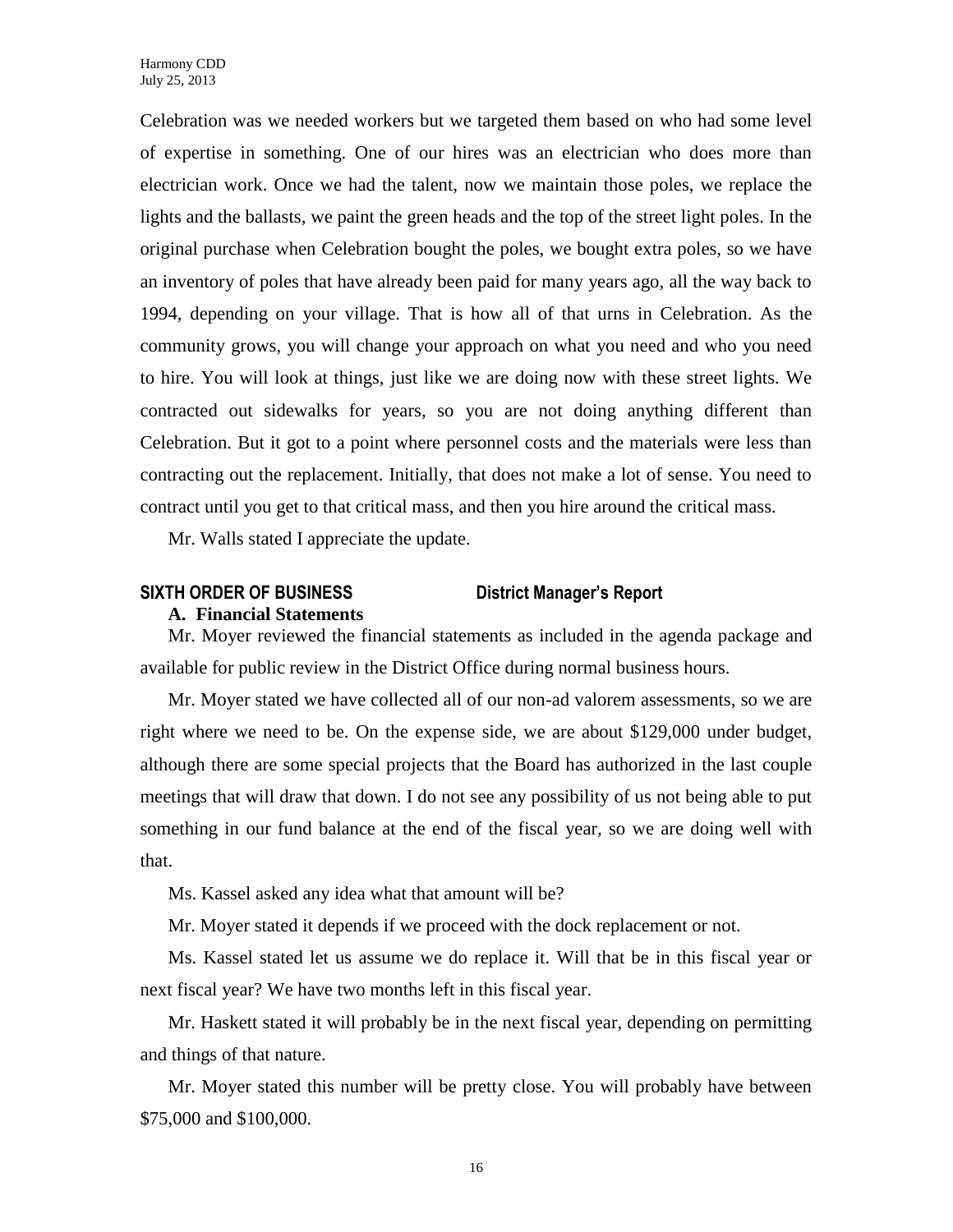Mr. Nicholas stated the current budget draft shows that only \$26,000 will be the net change in fund balance.

Mr. Walls stated they are pretty conservative with that estimate.

Mr. Moyer stated between field management and the Severn Trent payback, you are looking at \$50,000 of savings just in those categories.

#### **B. Invoice Approval #159 and Check Run Summary**

Mr. Moyer reviewed the invoices and check summary, which are included in the agenda package and available for public review in the District Office during normal business hours, and requested approval.

Ms. Kassel stated it seemed there were duplicates of a number of invoices.

Mr. Walls stated I think the check run may have been included twice.

Ms. Kassel stated there were several others duplicated, as well. The 2004 debt service is just a timing issue.

Mr. Moyer stated yes. I asked Mr. Stephen Bloom, the accounting manager for Severn Trent, to call Mr. Walls since he initially raised the issue and we discussed it last month. I put together a resolution for the Board to recognize that revenue in the current period rather than as deferred income. I think Mr. Walls and Mr. Bloom have talked, and I understand that everyone believes there is no reason to do the budget amendment. We will pull that from the agenda. As long as everyone is comfortable classifying it as deferred revenue, we will leave it the way it is.

Mr. Walls stated I talked with Mr. Bloom yesterday. The way we operate at the County, budget amendments are few and far between. You normally do them only if you have to recognize the revenue to spend it. In this case, we do not. We already have a budget for that revenue item, but we are just going to go over budget, which is fine. It does not require a budget amendment to do that. He had talked with the accountants, as well, that a budget amendment is not necessary. So we can pull the resolution, pursuant to Mr. Moyer's recommendation.

Ms. Kassel stated I am fine either way.

Mr. LeMenager stated that is fine.

Mr. Berube stated I am fine removing it.

Mr. Walls stated I asked Mr. Haskett a question on the Ledesma invoice for pressure washing. The first two years I was on the Board, for 2011 and 2012, we did that one time each fiscal year, so we spent \$2,300, or whatever the total is for both of those years. This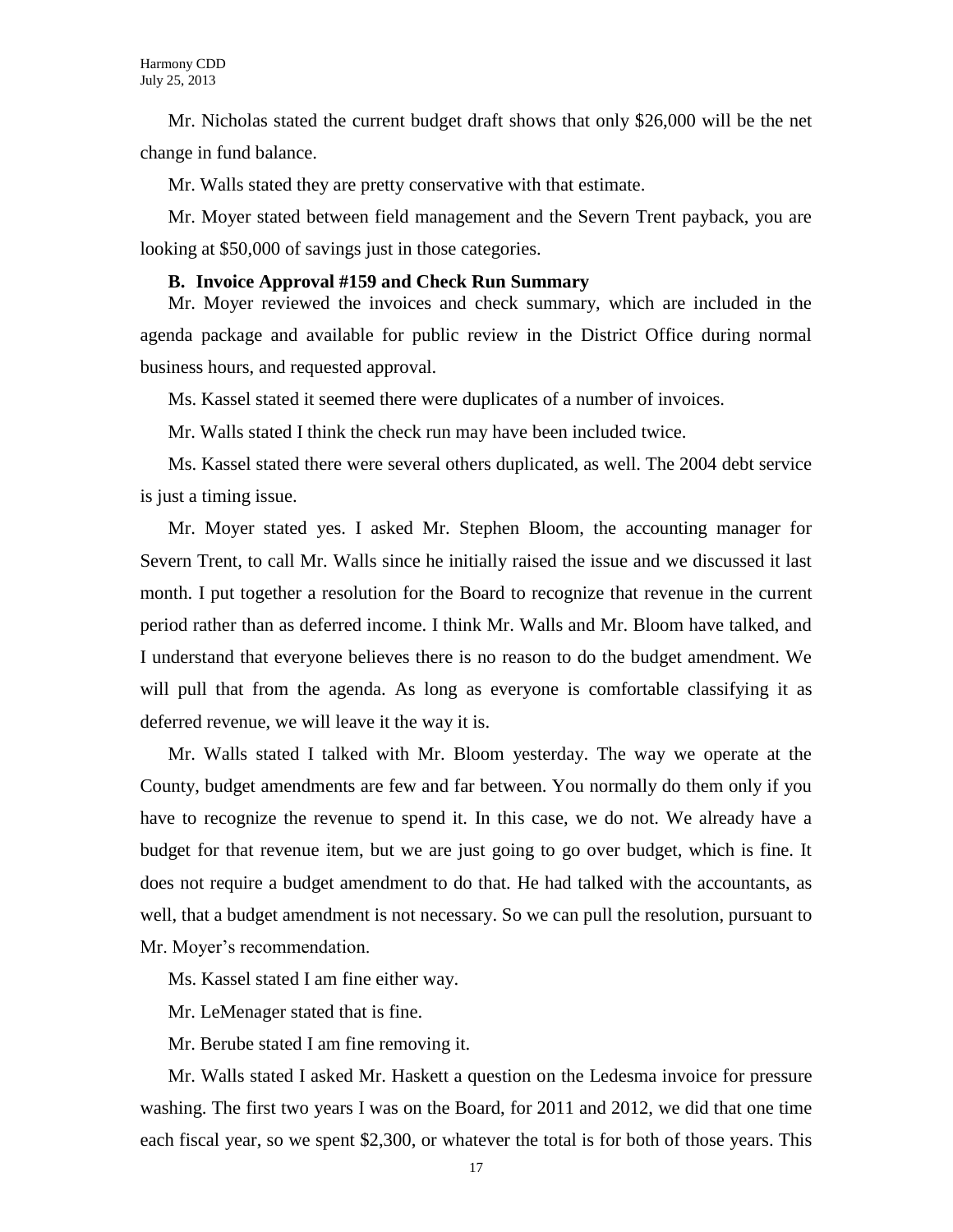year, we have two invoices from Ledesma for \$2,300. I thought we were on an annual cycle, and this year we went to a six-month cycle. Our budget does not reflect a sixmonth cycle. It reflects a one-year cycle plus some extra in case we need to do some smaller areas. I do not know what the Board thinks as far as how often we do that or what the recommendation is as far as how often we pressure wash the fence in the front. That is what the \$2,300 is for, the fence in the front.

Mr. Haskett stated that is correct.

Ms. Kassel stated the invoice says 1.65 miles, and that encompasses more than the CDD. Or has that somehow been broken out?

Mr. Haskett stated his points might be off a little on the miles, but that is just the CDD's white fence and columns in that area.

Ms. Kassel stated I thought it extended farther west.

Mr. Haskett stated no.

Ms. Kassel stated I wanted to point out that the school's fencing around the retention pond is looking really bad.

Mr. Nicholas stated I agree. I am not so worried about the retention pond fence, but the one on the other side at the playground needs some work. I have spoken with Mr. Rukkila about it, and we will figure that out. I have not seen the fence at the retention pond, but the one on the other side, the part that is visible from the sidewalk is bad.

Ms. Kassel stated we usually walk along Schoolhouse Road, and we happened to walk through the playground area and soccer field. It looks really bad with algae.

Mr. Nicholas stated we will start with the visible areas and figure out how to get a plan together to go to the back. We will find out what day his facility staff returns to start working full-time.

Mr. LeMenager stated perhaps next time, we do not do white.

Ms. Kassel stated we have black fencing all around that area now.

On MOTION by Mr. LeMenager, seconded by Ms. Kassel, with all in favor, unanimous approval was given to the invoices, as discussed.

#### **C. Public Comments/Communication Log**

Mr. Moyer reviewed the complaint log as contained in the agenda package and available for public review in the District Office during normal business hours.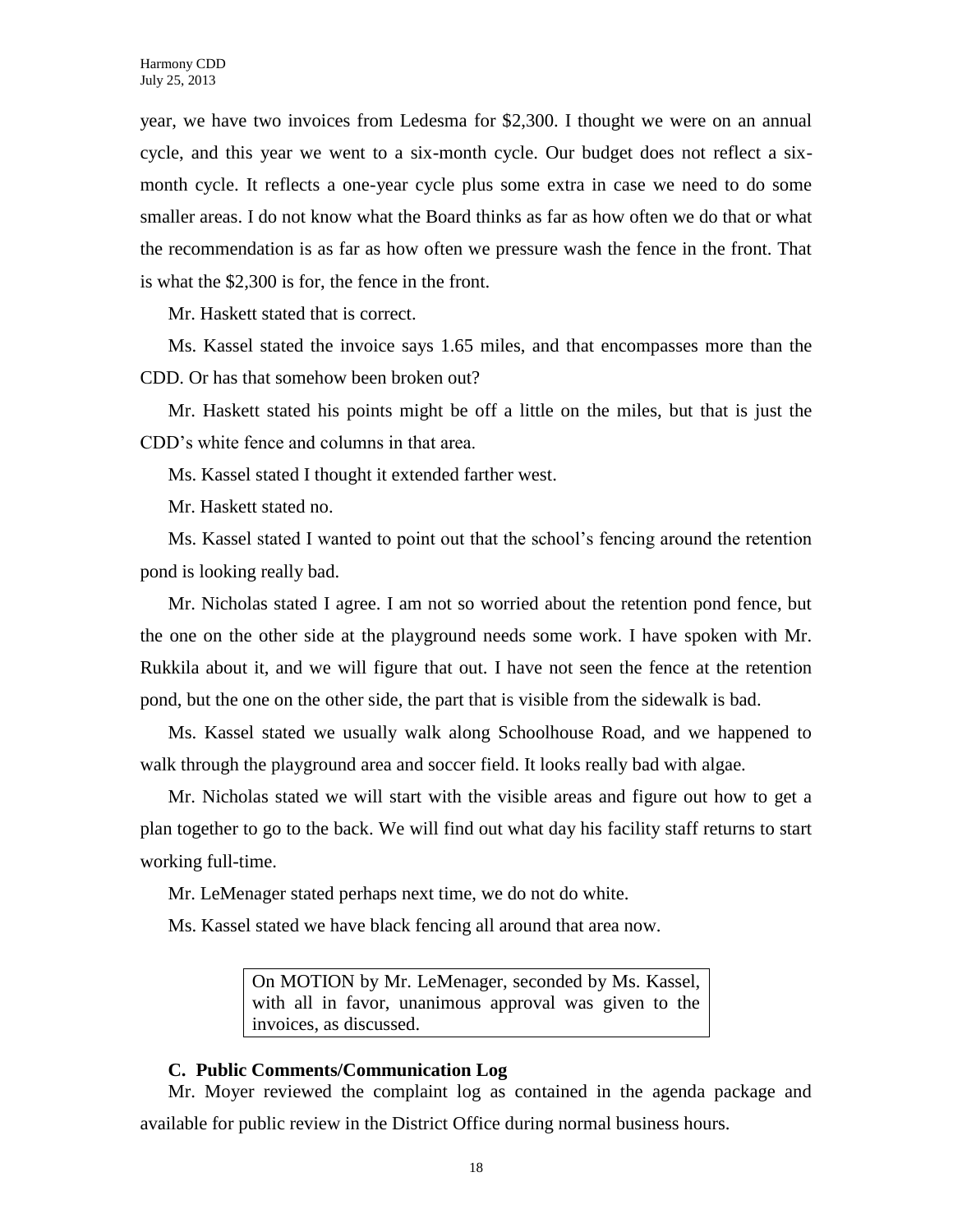# **D. Website Statistics**

Mr. Moyer reviewed the website statistics as contained in the agenda package and

available for public review in the District Office during normal business hours.

# **E. Consideration of Resolution 2013-05 Amending the Debt Service Budget for Fiscal Year 2013**

Mr. Moyer stated as we discussed earlier under consideration of the invoices, we are

pulling this from the agenda.

# **F. Consideration of Engagement Letter from Grau & Associates to Perform the Audit for Fiscal Year 2013**

Mr. Moyer reviewed the engagement letter from Grau  $\&$  Associates to perform the

audit for fiscal year 2013 in the amount of \$4,500.

On MOTION by Mr. LeMenager, seconded by Ms. Kassel, with all in favor, unanimous approval was given to the engagement letter from Grau & Associates to perform the audit for fiscal year 2013, in the amount of \$4,500.

# **G. Consideration of Arbitrage Rebate Calculation Report for Series 2004 Capital Improvement Revenue Bonds**

Mr. Moyer stated I want to enter into the record the results of the arbitrage rebate calculation on the 2004 bonds. They have determined that we do not have any rebate exposure. We actually have a negative rebate requirement. It would be nice if it went both ways where the Federal government would send us money if it was negative, but they do not.

Mr. LeMenager asked do we get a carry forward?

Mr. Moyer stated no. Every year, we go through this process. We can earn up to the bond rate. To the degree we are earning more, we get to keep that until we get up to the bond rate. Then we have to rebate to the Federal Treasury every five years. The reason we have the calculations done every year is to identify the liability to put it on our books.

# **H. Questions and Comments on the Proposed Budget for Fiscal Year 2014**

Mr. Moyer stated we had a good workshop last month. I think we made the changes that you identified. If you desire that this be your budget to take to the public hearing, this anticipates an increase in the non-ad valorem assessment of 2.08% overall, which includes debt service and operation and maintenance (O&M). The O&M increase is 5.65%, but what we will indicate in the letter that will go to all residents will be a net increase of 2.08%.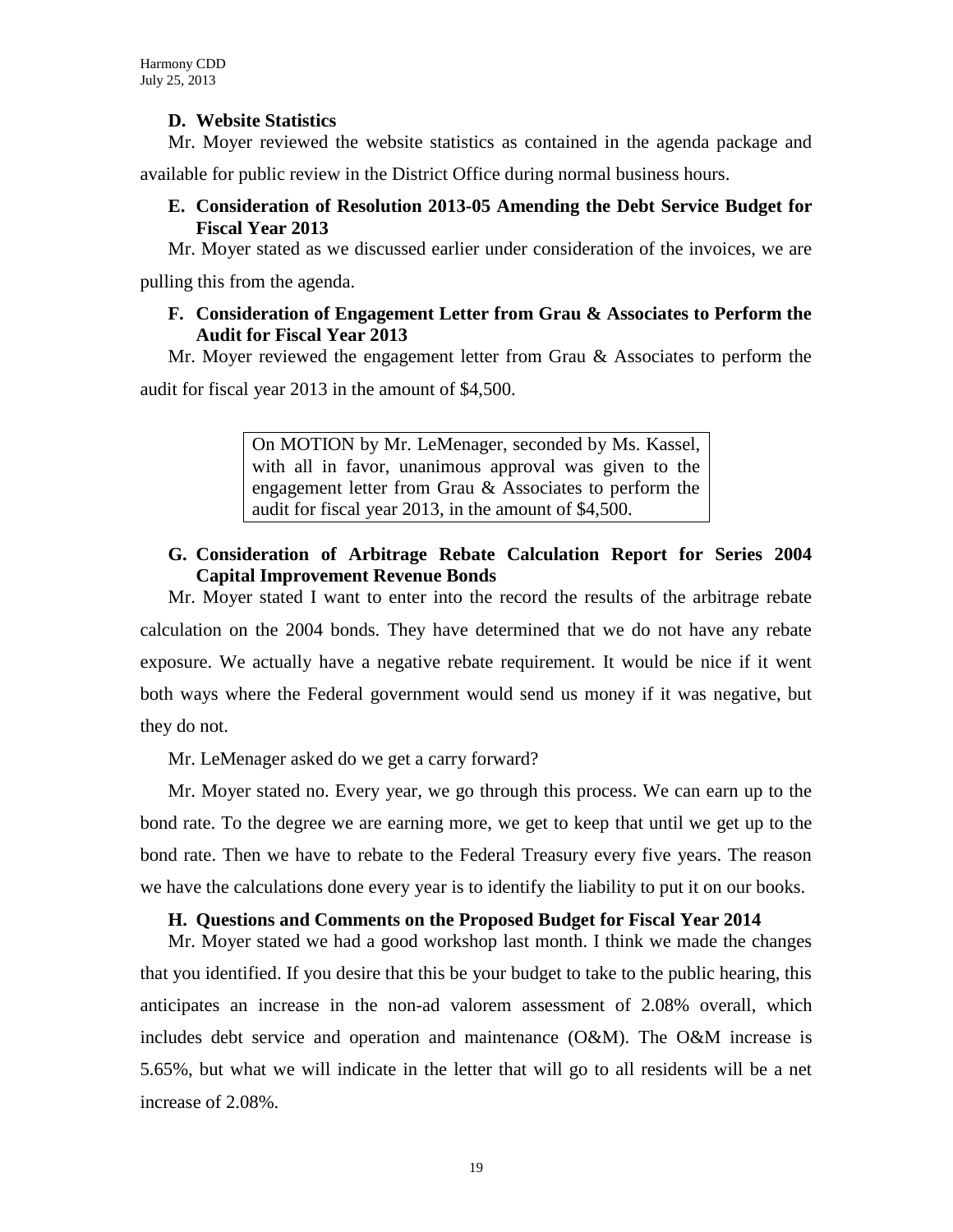Mr. LeMenager stated I want to be sure we tell them it is 5.65% for O&M. That needs to be clearly spelled out. Depending upon the CDD, I know in Polk County, the real estate tax bill shows these assessments in two lines. It has O&M on one line and the debt on another line, so it is very clear what you are paying. They do not do that in Osceola County. It is sort of hidden.

Mr. Nicholas stated maybe you can ask the property appraiser to split them out.

Mr. LeMenager stated I have never seen them split on a tax bill for Osceola County.

Mr. Walls stated they would be treated as two separate assessments if they were broken out.

Mr. Moyer stated yes. We receive one check from the tax collector. She does not allocate that check. It all goes into the general fund, and then we allocate it back to the debt service account.

Mr. Berube stated the reality that the bill people are going to pay is going to increase by 2.08%. I do not want to introduce any confusion into that. We all know that the assessment is broken into two separate funds, but the average person does not really monitor that or really care about it.

Mr. LeMenager stated I think we should make them care about it.

Ms. Kassel stated we can at least inform them.

Mr. LeMenager stated it is all about transparency and being straightforward. For me, personally it is a 5.65% increase because I just paid off my debt assessment.

Ms. Kassel stated we did, too.

Mr. Moyer stated that is a good point.

Mr. LeMenager stated my bill is going down substantially, but the O&M portion is going up 5.65%. It will cost us \$54 a year, which I am happy to pay. I have no problems with that at all. A fair number of people are starting to pay off their debt assessment, and it is certainly something I recommend to people who plan on living in Harmony the rest of their lives. We are basically saying that since 2007, this is our first increase since that time. That is another thing to point out to people. We have not gone out of our way to raise assessments, but we have gotten to a point where we are doing more and more maintenance. They can see that with the staff around town.

Ms. Kassel stated we can point out the Lakeshore Park facilities, for example.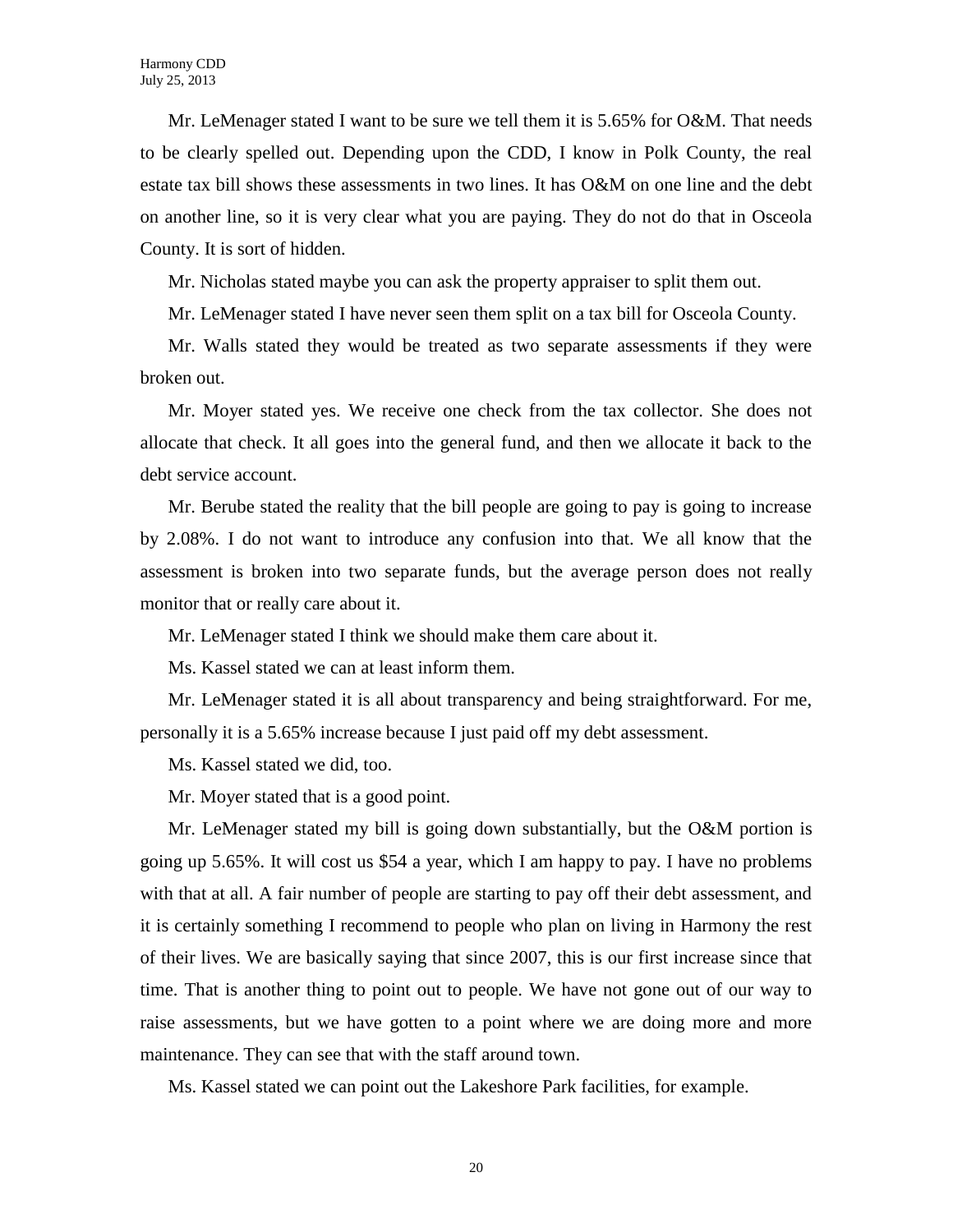Mr. Nicholas stated I am very impressed with the team we have in-house that we were able to repair that drainage pipe. It is the CDD's obligation to be the O&M entity for the drainage network. If you looked at how that pipe was broken and how we had to do a form-and-place underground, I was very impressed that we did not need to call an outside contractor to figure it out.

Mr. LeMenager stated I definitely want to mention the two pieces in the letter.

Mr. Walls stated this is the budget that we compromised on in our discussions, and I will support it. The unassigned cash of \$250,000 that is projected right now is truly what that will be. It will be unassigned cash. There may be things down the road that we need to use it for, but it is not allocated to anything right now. The reason we have that unassigned cash is because we have been prudent in how we spend our money. We have assessed people for a certain budget. We have come in under that budget over the years, and we have accumulated this cash. For instance, not due to planning but because of what happened, this year we assessed people for \$15,000 for tree trimming on the trees and we did not spend that money this year. So that money will go into fund balance and be carried over into next year. Next year, we are assessing people for \$30,000 for tree trimming, so we collected the \$15,000 from them, and now we are going to collect another \$30,000 to do the tree trimming that did not happen this year and to do the tree trimming for next year. We pocketed that \$15,000 we collected into reserves. I want everyone to understand that is what is happening, which is why we are accumulating this unassigned fund balance. If we do not allocate it to anything or use it, we are assessing people, essentially, for things that did not happen at the cost that we budgeted for. That is my thought process on how we are accumulating that fund balance.

Ms. Kassel stated I see it differently. I see it that although we did not spend that money this year on tree trimming, we certainly intended to. Rather than assess people to be building up reserves, we are taking these savings and assigning them to fund balance, which is essentially the building of reserves that is not necessarily titled as reserves but acts as that kind of bolster and planning tool. It is not like we have assessed people for \$15,000 for tree trimming as a deceptive maneuver. We fully intended to do that, but various factors made it such that it did not happen and we did not have to pay it this year but will have to pay it next year. It is not as though we assessed them for something they did not receive last year and now we are double assessing them for next year. It is just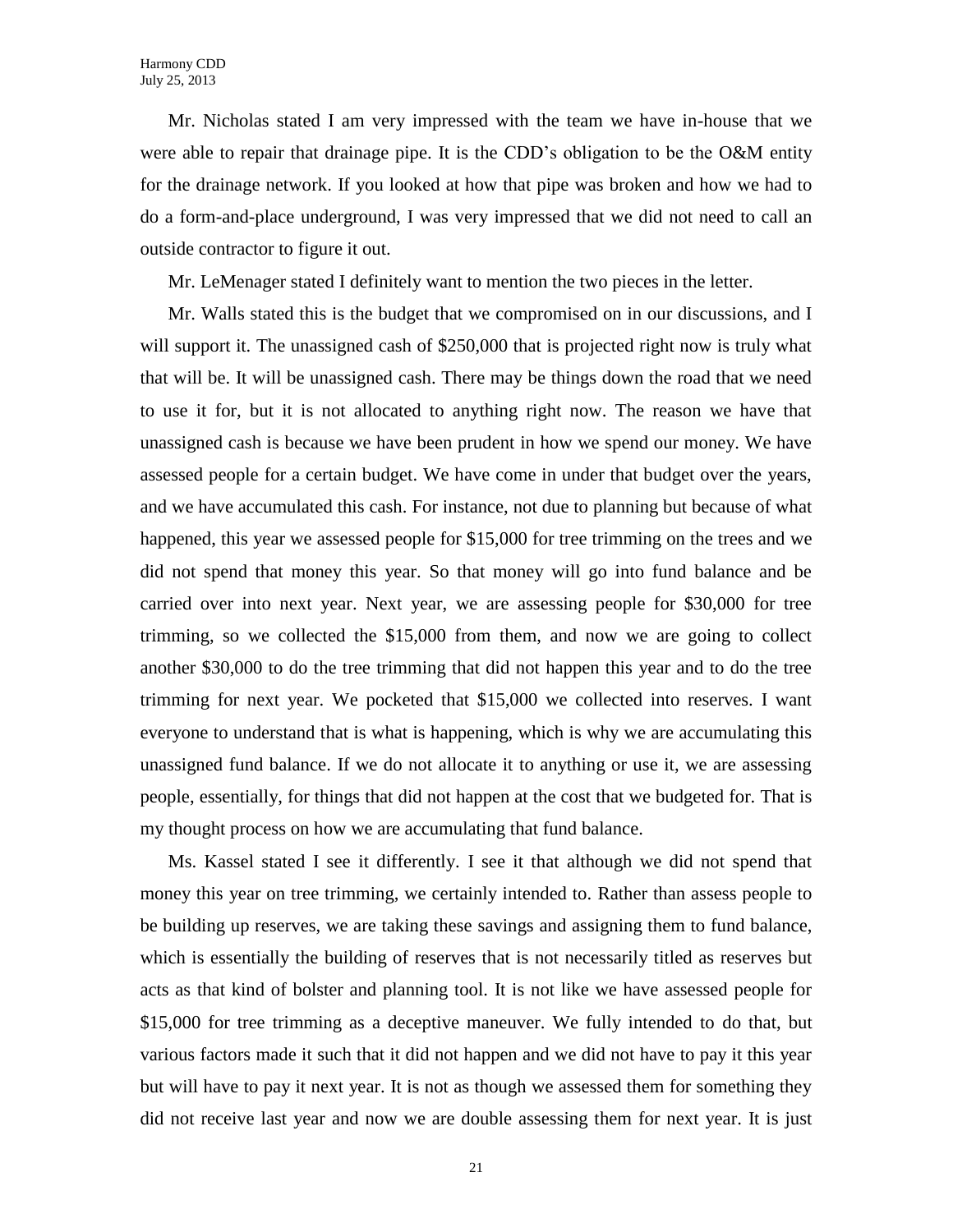that the way the monies worked, it did not get spent, so it is going into an unallocated fund. We are not charging them for \$50,000 in reserves.

Mr. Berube stated it would be great if we could make the budget come to zero at the end of the year so everything balances. The reality is, that would be nearly impossible. The way I look at it, it is always better to be on the positive side with money. I agree with Mr. Walls that it is sort of sitting there in limbo, but the inverse of this would be that we were running a negative balance, and that would be a much more difficult situation to be in than being on the positive side. In a perfect world, it would be all balanced. In our world, it is very difficult to get it perfect. I would rather be sitting on this side.

Mr. Walls stated I agree. Do not get me wrong. Budget surpluses are a good thing. I do not disagree with that. All I am saying is that we need to be conscious of that amount and we really need to determine, at some point, how much we want to have in there. Over time, if we keep going the way we are going, it adds up. Though it may not be a lot, we keep adding to that number every year.

Mr. Farnsworth stated if you stay on the positive side forever, that is not necessarily mean that is a great idea either.

Mr. Walls stated I just want us to be conscious of the number. At some point, we may want to decide how much we want to have that is unallocated.

Mr. Berube stated at the end of the first quarter of the next fiscal year, we will make it our project to discuss. We will have concluded this fiscal year, and we will know what our ending balance was. After the first quarter of the next fiscal year, we will make it a project and a priority to decide how we are going to assign these dollars.

Mr. Nicholas stated something to think about in your fiduciary role is, by continuing to build this balance without having somewhere to go with it, you are effectively telling residents that you can save money better than they can, in terms of their own money coming out of their pockets. That is not necessarily true. Generally speaking, the concept of having some money, in case something bad happens, is not a bad concept. As the street light pole conversation evolves, I will be looking at that unassigned balance as one tool to reduce the monthly cash out-of-pocket. When you are asking people to pay into a fund, you are making them pay you to save it and they are not saving it themselves. That is not a good strategy long term. Having that balance is nice because as we try to negotiate this deal with OUC, you have some flexibility on what to do. If it was zero, we would have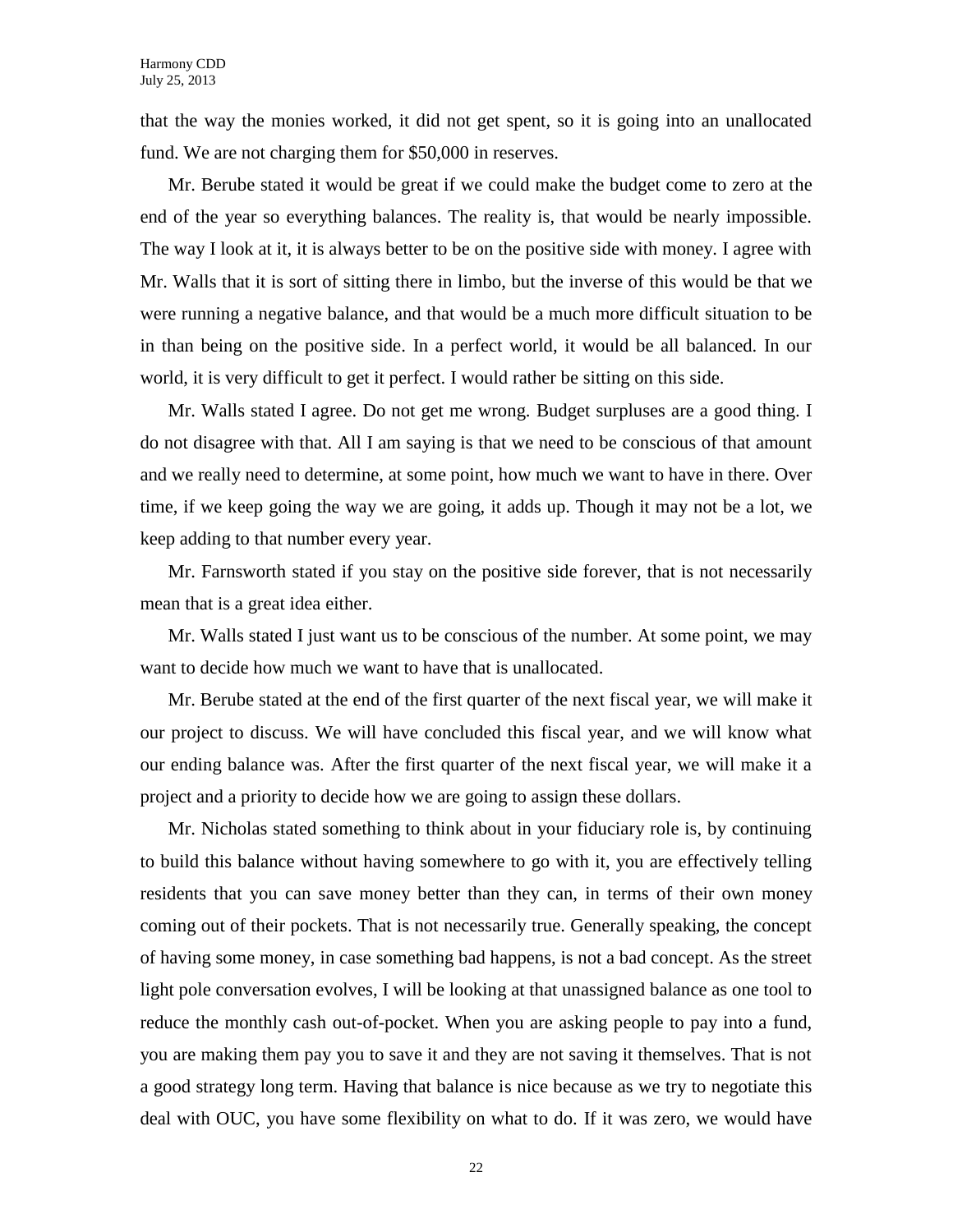less flexibility. We would not be able to tie up any of that money or we could not paydown 10% before we go to an outside debt source. I see that as a tool to really reduce your monthly cash outflow.

Ms. Kassel stated I also see that fund as something related to the maintenance of our facilities. The expected life of the facilities we have to maintain is coming to the point where these facilities are aging. Even though it appears we have all this money that is not doing anything and that we are setting aside money that we do not necessarily need to, we are going to have things like the dock replacement, alley repaving, and other asset replacement issues.

Mr. LeMenager stated also the sidewalks.

Mr. Walls stated that is why we are setting aside a renewal and replacement amount. We already have that and we have already set aside money for those things. Then we have this extra amount of money that is not allocated to anything. It is just there. I just want the Board to be aware of that. We are taking our savings and putting it in the bank, and we are making our budget for next year and assessing residents for the full amount of that budget. We are not even paying attention to what we have in that savings account. That is all I am trying to say. We need to be cognizant of that and have a plan for what we are going to do with it at some point.

Mr. LeMenager stated CDDs are quite negative to buyers. What I try to point out to people is that you need to separate the O&M from the debt service. For the vast majority of people who live in Harmony, the sum of the O&M plus HOA dues is less than \$100 a month. I would submit that for less than \$100, Harmony is probably one of the best values around. That tends to be more the way that I look at it. I know these are facilities instead of amenities, but we have a structure in place that was designed at the beginning of this century. We decided to be a little different from other communities and have a lot more facilities owned by the CDD instead of the HOA, but at the end of the day, you really need to look at the sum of the two. The sum of the two is, for most people in Harmony, less than \$100 per month. That is pretty attractive for what you get.

Mr. Walls stated I will not argue with that. Do we need any sort of a motion?

Mr. Moyer stated no. I do want the Board to be aware that since our assessments are increasing, pursuant to Chapter 197, Florida Statutes, we need to send a letter to all our residents, advising them of that increase. The letter will go out 21 days before the August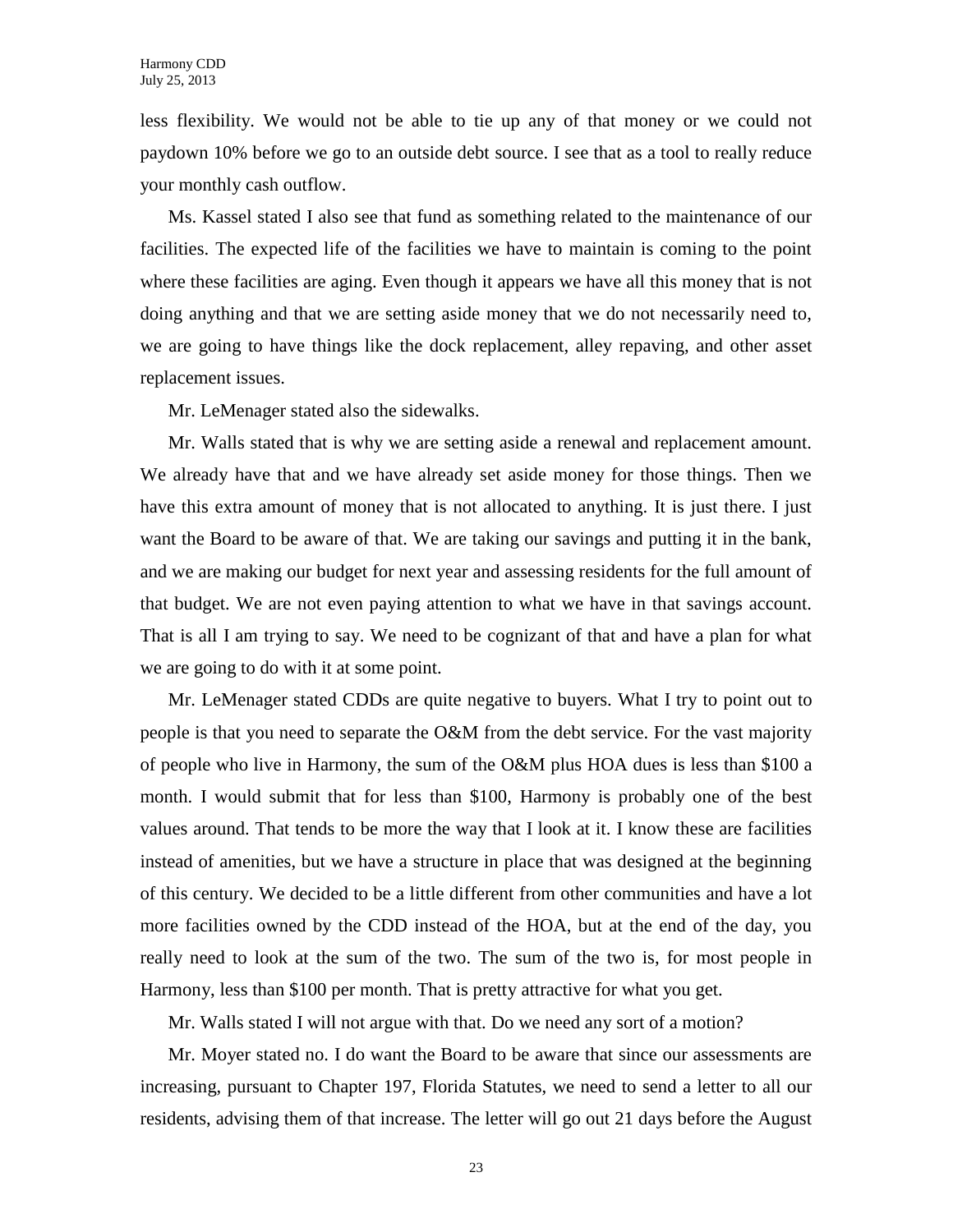hearing. Most of the letter is legal language, but there is nothing that says I cannot include a paragraph indicating why we are increasing these assessments. If the Board would like to direct me on what to include as to why we are increasing assessments, I will include it.

Mr. Walls stated the first thing I would say is that we have not had an increase since 2007 or whenever that was. Let them know we have increased costs as well as increased services and facilities.

Mr. LeMenager stated I would include the staff. I would stress the fact that we are proposing this increase.

Mr. Moyer stated that is the biggest reason for this increase.

Mr. Walls stated it is an increased service level to residents, and I think that is where it should focus. We have held the line for as long as we can. As we have grown, we have increased not only the quantity of facilities and services available, but also the quality, as well.

Ms. Kassel stated we also need to mention that new neighborhoods have come online, and there are costs associated with maintaining those new neighborhoods.

Mr. Moyer stated I will implement those comments.

Mr. Farnsworth stated if you need any words to include regarding that surplus fund, you could use the input from Mr. Nicholas related to the most pertinent justification and explanation.

Mr. Moyer stated we will give him the opportunity to make his comments at the August hearing to explain that.

Ms. Kassel stated it enhances our financial standing and flexibility to have those unallocated funds.

Mr. LeMenager stated otherwise, we set up a reserve and put those monies into that reserve.

Ms. Kassel stated I agree.

Mr. LeMenager stated I appreciate that, but we did have discussion. I know we were not in total agreement as to how much we should have in the reserve fund for replacements. I was a lot more comfortable with the study we received, but I still do not think \$185,000 is very much to have in that reserve for replacements.

Ms. Kassel stated I agree.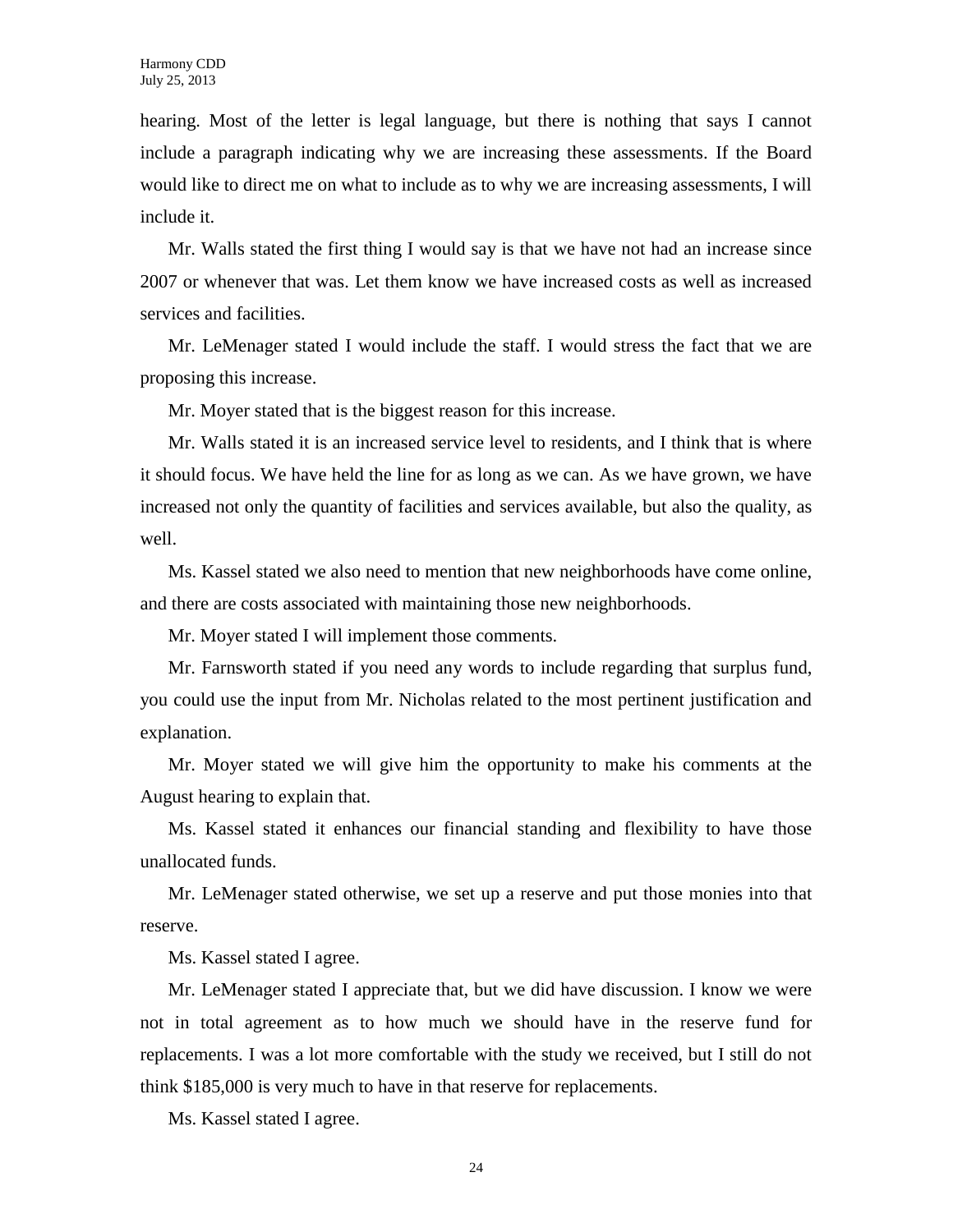Mr. Nicholas stated that is a whole other argument.

Ms. Kassel stated I think it should be at least \$500,000 at this point, considering all the things that we need to do.

Mr. LeMenager stated we can still discuss that.

Ms. Kassel stated that will be part of the discussion Mr. Berube recommended that we have.

Mr. Qualls stated I would appreciate receiving a copy of the assessment letter before it is mailed so we can review it.

#### **SEVENTH ORDER OF BUSINESS Staff Reports A. Attorney**

Mr. Qualls stated I looked over the ADA requirements for the swimming pools. Basically, it says that individuals with disabilities cannot be excluded, so a government must make pools accessible unless doing so would be an undue financial burden or administrative burden. For pools under 300 linear feet, it would require one lift. If it is over 300 linear feet, you will need two lifts. The standards say that typically accessibility does not require that every pool be made accessible, but that is something you will want to look into. It seems that the 2010 standards preclude a portable lift, so it needs to be a stationary lift in the pool.

Mr. Farnsworth asked why?

Mr. Qualls stated I do not know the answer to that. Congress would. The Legislature adopted these standards in their infinite wisdom.

Mr. Farnsworth asked are portables allowed anywhere?

Mr. Qualls stated it says if you remove barriers and you did so before 2010 and you have a portable lift, then it is fine. But if you are making the changes after 2010, then a portable lift is not the standard.

Mr. LeMenager asked what about zero-entry pools?

Mr. Qualls stated that is fine. It can be either that or a lift.

Mr. LeMenager stated I would like to suggest that as an idea to perhaps redesign the pool. I do not know how much it would cost. Basically we would just need to make one part of the pool zero entry, and they are pretty attractive.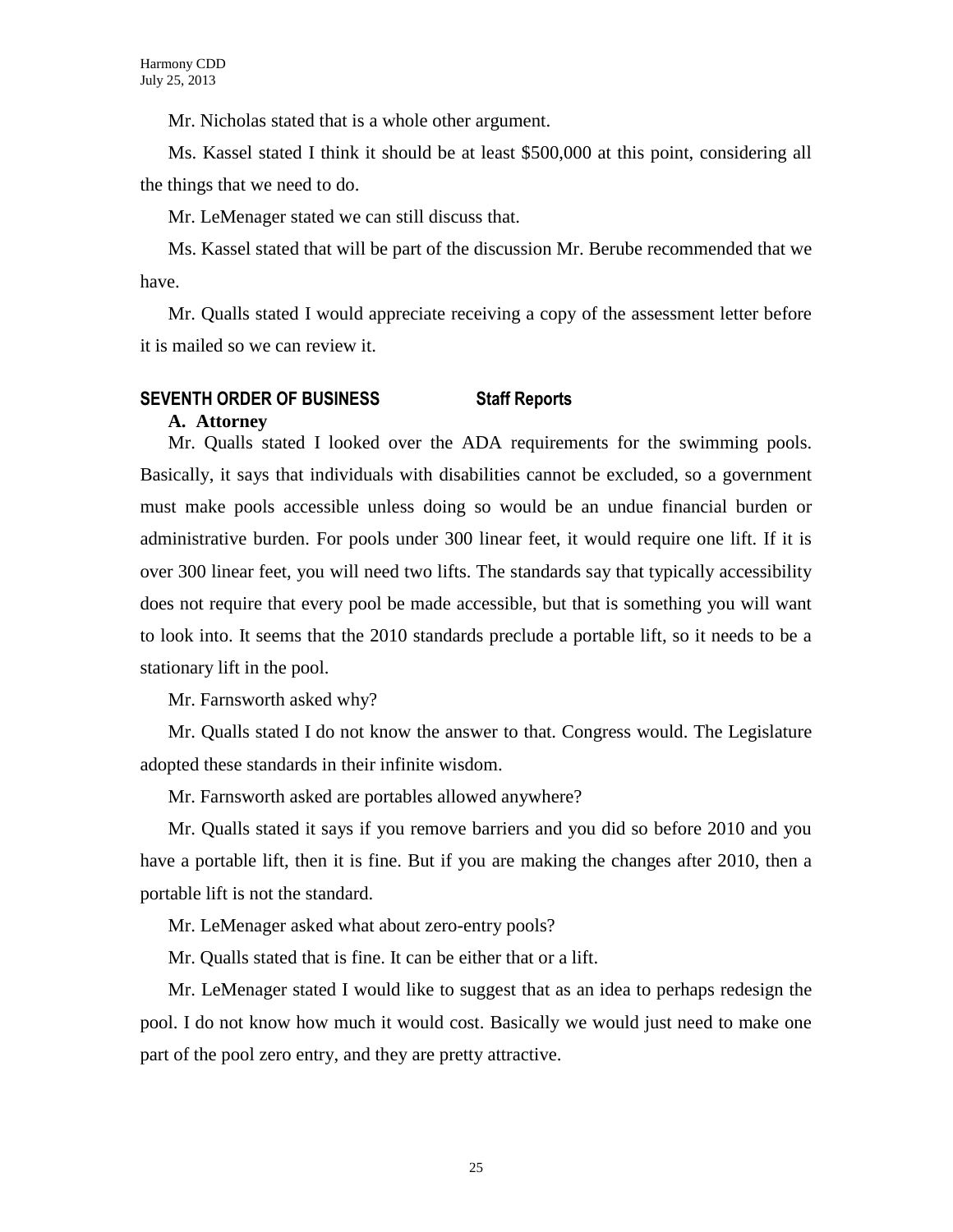Mr. Moyer stated the problem with that is you have slope requirements, so you need to take that into consideration. We just did this in Brighton Lakes, and that piece of equipment cost about \$9,000.

Mr. Qualls stated the regulations say if you are going to put in the equipment to remove the barriers, while the pool is open, there have to be people there who can operate that equipment. There is a training component to make sure that people around the pools can help. If you have a lift, it has to be accessible when the pool is open, so there needs to be a training component for people helping those trying to get into the pool so they know how to use the equipment.

Mr. Walls asked is someone required to be there to help someone get in the pool, like an employee? We can purchase a lift but no one knows how to use it.

Mr. Qualls stated I think the answer would be yes. If it is sitting there locked up and no one knows how to turn it on, I do not think that is the removal of a barrier.

Mr. Walls stated if we have the situation where a handicapped person wants to use the pool, they can call for assistance, and then someone comes and lets them in.

Mr. Qualls stated that is correct.

Mr. Berube stated I stay in a lot of hotels, and many hotels have these lifts. I can tell you that there is no one assigned to be in the pool area to help people with the lifts. They all have a sign that says for assistance to go to the front desk. I would think we could do the same thing, and for assistance, they can call a number and one of our employees could come and help. I think it is for taking off the cover and unlocking it and then making sure they provide a little assistance if it is needed. I have not seen anyone assigned to monitor those handicapped lifts yet.

Mr. LeMenager stated I heard Mr. Qualls say that if we have multiple pools, only one needs to be so equipped.

Mr. Qualls stated that is not quite what I said. Program accessibility does not typically require that every pool be made accessible. I can describe when it would be and when it would not.

Mr. LeMenager stated we keep going into the sales center and seeing that there is another pool planned.

Mr. Nicholas stated there is a two-acre tract in the G neighborhood that would be a resident facility.

26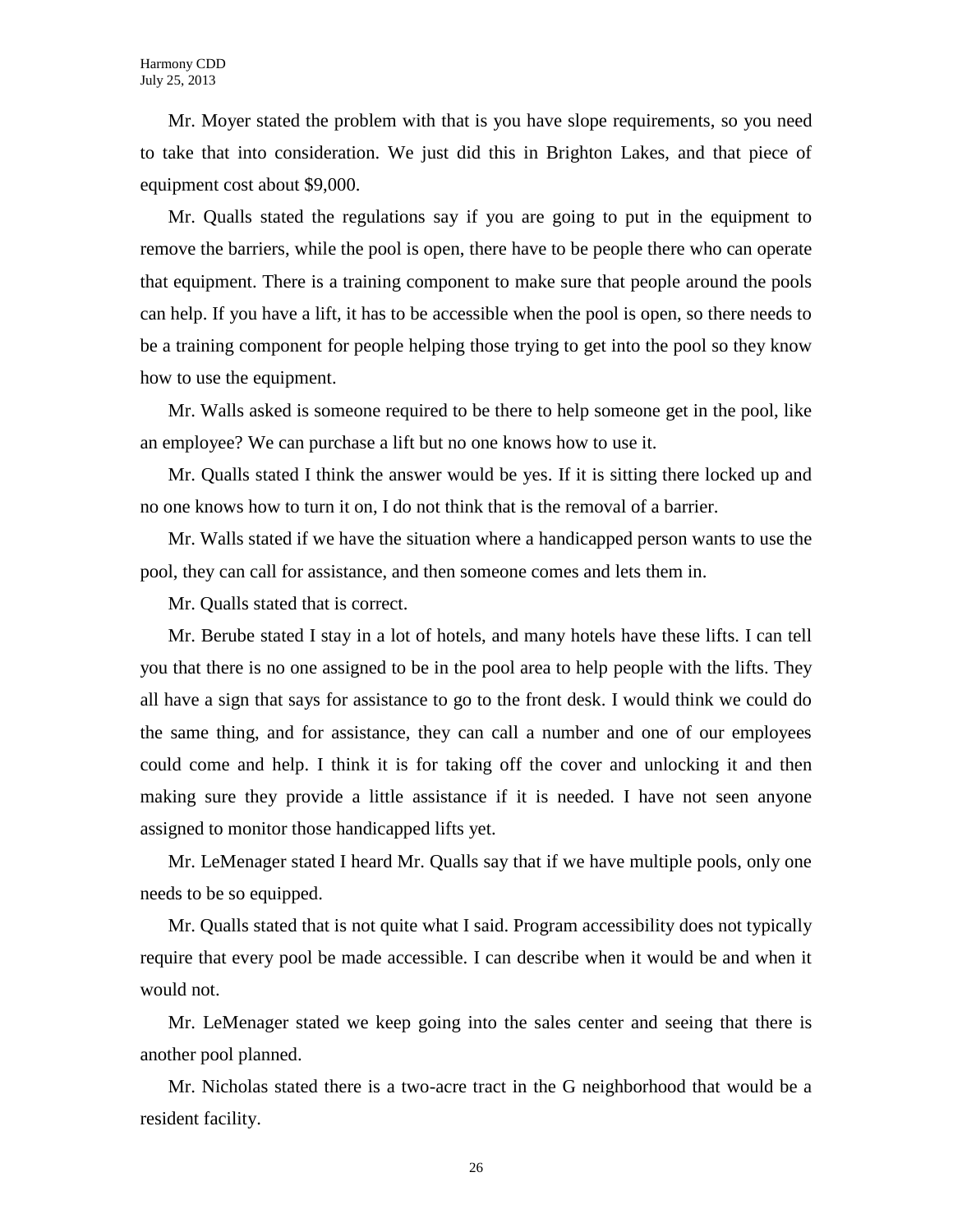Mr. LeMenager stated if that ends up being a pool, you can make sure it is a zeroentry pool. Then we solve the requirements.

Ms. Kassel asked how long do we have to address this?

Mr. Qualls stated as soon as any ADA law is updated, everyone is supposed to remove any barriers and anything that does not comply with that. A business or governmental entity is supposed to be taking reasonable steps to remove any barriers. You cannot say that because you built this pool before 2010 that you are grandfathered in and exempted. That is not the case. You have to take reasonable measures to remove any barriers. The only way you get out of it is to show that by doing so would be extremely expensive or is an undue administrative or financial burden.

Ms. Kassel asked what if the G neighborhood is going to have a pool?

Mr. Nicholas stated you do not have time to wait for that to comply with this legislation. That would not be smart, when you have a \$9,000 alternative.

Mr. Qualls stated I would not advise waiting for that pool.

Mr. Nicholas stated it will be a while. We do not have it designed or approved.

Mr. Qualls stated I think it is worth getting the information because it is probably just Google research. I do think we need to look into the statement that program accessibility does not typically require that every pool be made accessible, when it does and when it does not. There was even talk that if you built a pool before 2010 and you had purchased a portable lift that could go between pools, that it would be fine. Now, it is not acceptable. I would at least look into that aspect.

Mr. Nicholas stated I do not know what all the consternation is about. You have the money. This is an ADA requirement. These are real human beings who still need access to something. It seems like a pretty simple solution. I would not go out and purchase two of them, but you should at least explore putting one in at one of the pools to satisfy the requirements.

Ms. Kassel stated I thought we were. I thought Mr. Haskett was looking into the possibility of lifts to bring to us to decide.

Mr. Nicholas stated that is correct. Mr. Qualls is not saying that two are not required but putting one in certainly shows that effort is being made in this direction.

Mr. Qualls stated that is correct.

Mr. LeMenager asked what pool do we want to install it?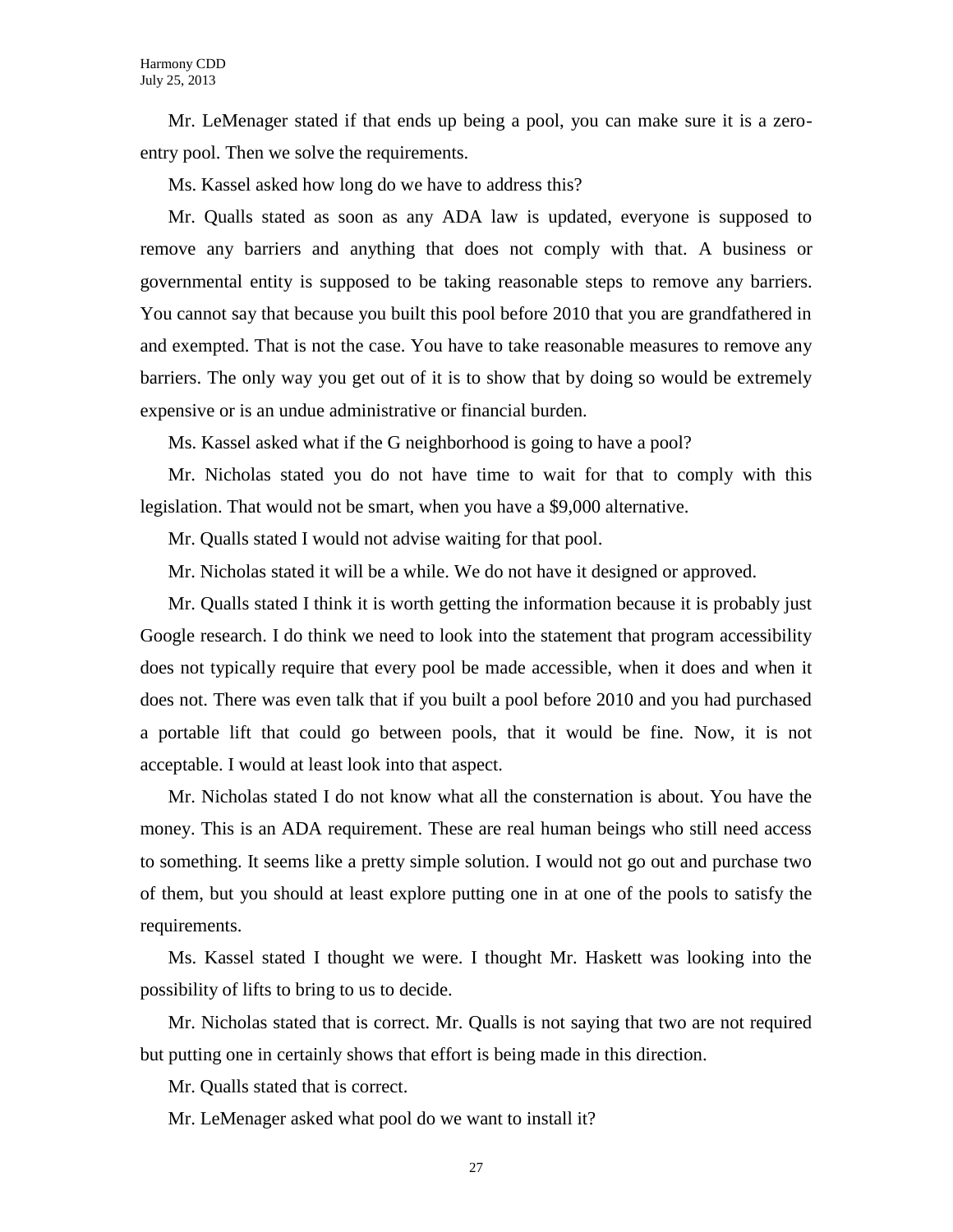Ms. Kassel stated I think we let Mr. Haskett come forward with a proposal.

Mr. Haskett stated my recommendation would be the main swimming pool because it is heated and it is the largest one. It is not just elderly people who may have a disability; it could be a high school student from the swim team. I think that is the best pool. I did a lot of research on it. The Health Department performs the inspections of the pools. They gave us a fine grade on the pools and mentioned nothing about the lifts. They are under the impression and understanding that because it is gated access for residents that we did not need to have lifts, pursuant to ADA. But they do not really have the knowledge of us being a governmental entity, which puts us at Title II requirements. Now that we have that information, it needs to be done.

Mr. Walls stated let us get proposals and come up with something.

Ms. Kassel stated I thought I remembered Mr. Haskett saying something about difficulty with the availability of lifts.

Mr. Haskett stated there has been a problem with availability due to the rush for everyone to get one installed. Just as when there was a change for the main drains for the pools, there was a mad rush to get those changed, which ended up in a huge recall to the product they made us change to. We can ease into it, but we will get it done.

Mr. Qualls stated there is no legal distinction that I am aware of since there is a gate around the pool. The fact is, this is a public pool. The discussion here was perfect, and that is all I wanted to share with you is that it is something you have to do.

Mr. Qualls stated as was mentioned briefly earlier in the meeting, I wanted to clarify the difference between an amenity and a facility. A facility is legal language from Chapter 190, Florida Statutes, dealing with CDDs. An amenity deals with HOAs, so that is the legal distinction between the two.

#### **B. Engineer**

There being none, the next order of business followed.

# **EIGHTH ORDER OF BUSINESS Supervisor Requests**

There being none, the next order of business followed.